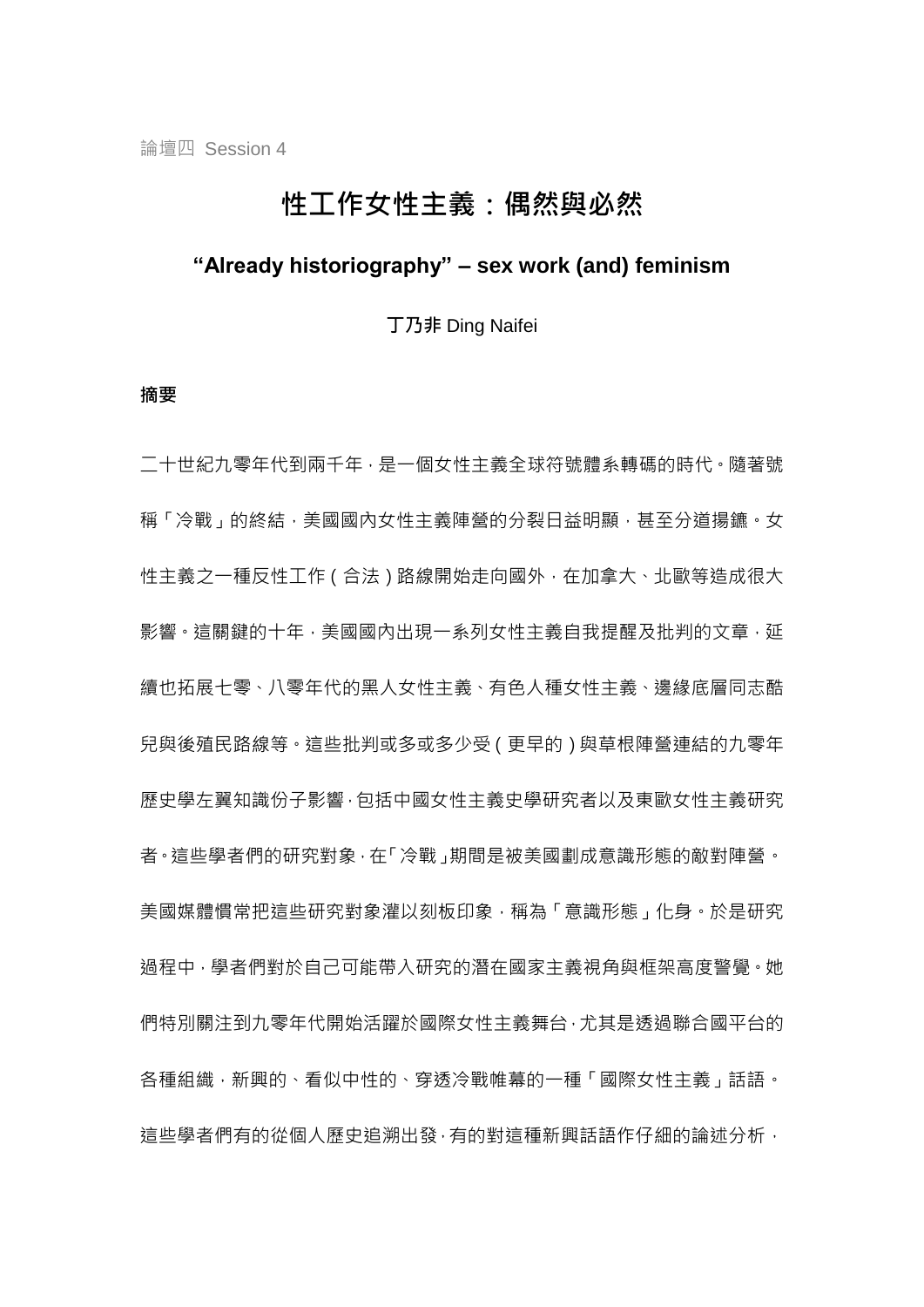審視這波國際女性主義與美國七、八零年代「性戰役」的淵源。女性主義進路的 分裂,部份導致在美國國內文化和學術領域不全然「勝利」的反性工作法理路線 走向國際政治舞台。九零年代後期國際的美國激進文化女性主義者便成為主要的 反性工作女性主義國際路線和組織的主事者。此「國際女性主義」反性工作的法 理路線順勢銜接美國外交和全球英語自由貿易秩序的網狀佈局。在今天二十一世 紀,我企圖借助一些英美歷史學家及社會學家的研究視角,對女性主義知識體系 與全球運動影響慣性的歷史分斷作出有效的重讀與反省,讓故事得以被重新歷史 化,反思敘述的前因和思想的預設。

## **Abstract**

In this paper, I read a selection of historians and sociologists located in the US and UK on women's organization for indexical signs to how feminism as language (in English) emerges as a pedagogical imperative from the post-war, cold war period into the present. This particular lineage of feminism is traceable through new cold war histories of the last decade examining the role of feminism as tutelage in US-brand democracy. These fragments of a story are placed alongside some of these scholars' self-reflections on the state of US feminism as thought and lesson, as the latter continue to exert juridical and moral influence in many worlds. These critical scholars presume and query the defining of cold war as historical period in crossing habituated divisions in everyday thought practices. I read such crossing of partitions in thought as moments of a potential failure in a cold war feminist pedagogical imperative; this is a failure that is not yet assured, but is condition for hope. Other moments of hope arise in locales to the side yet also central in cold war politics,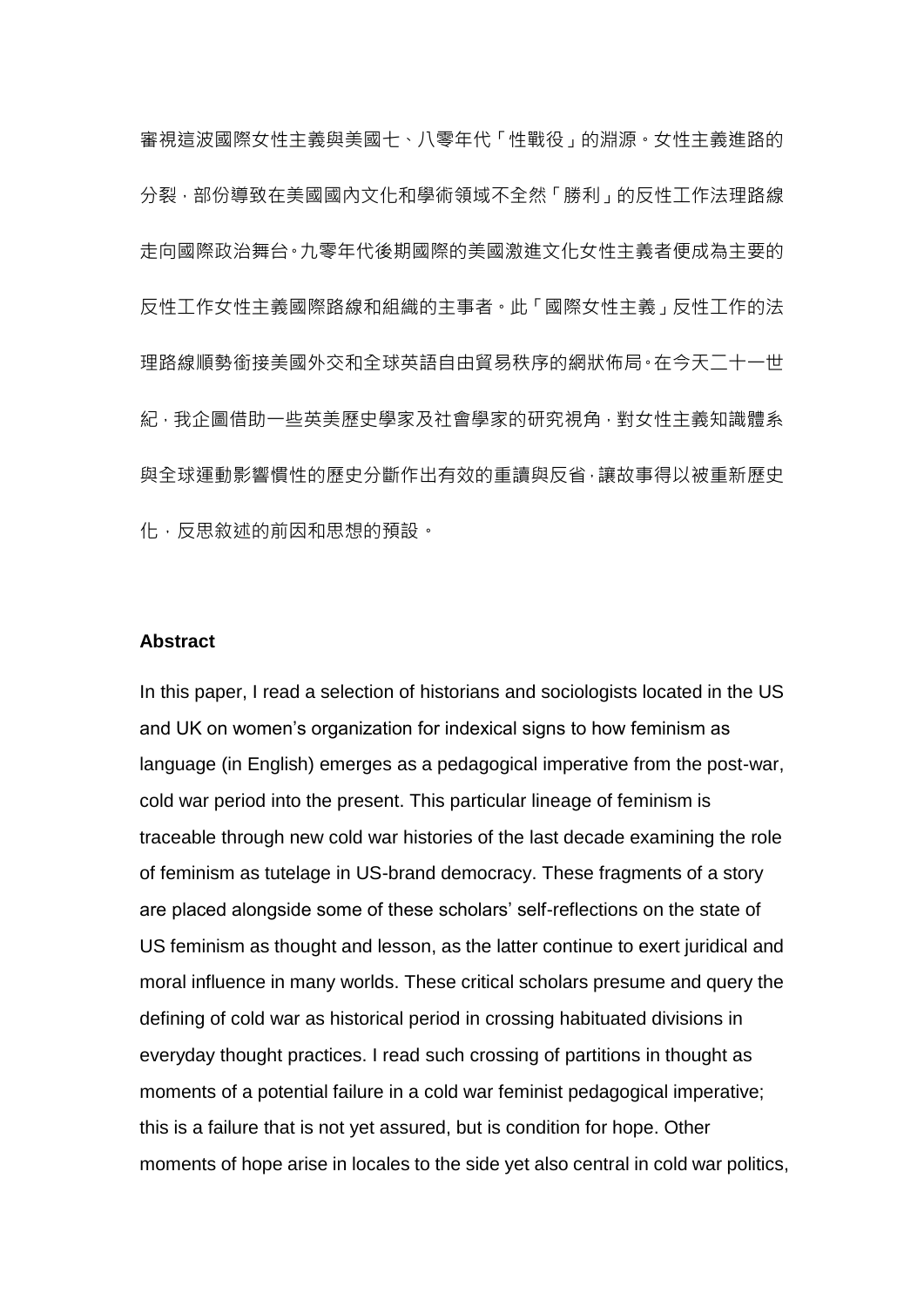such as Taiwan – where a feminist civilizational moral exemplarity is exhorted to nonetheless fall short.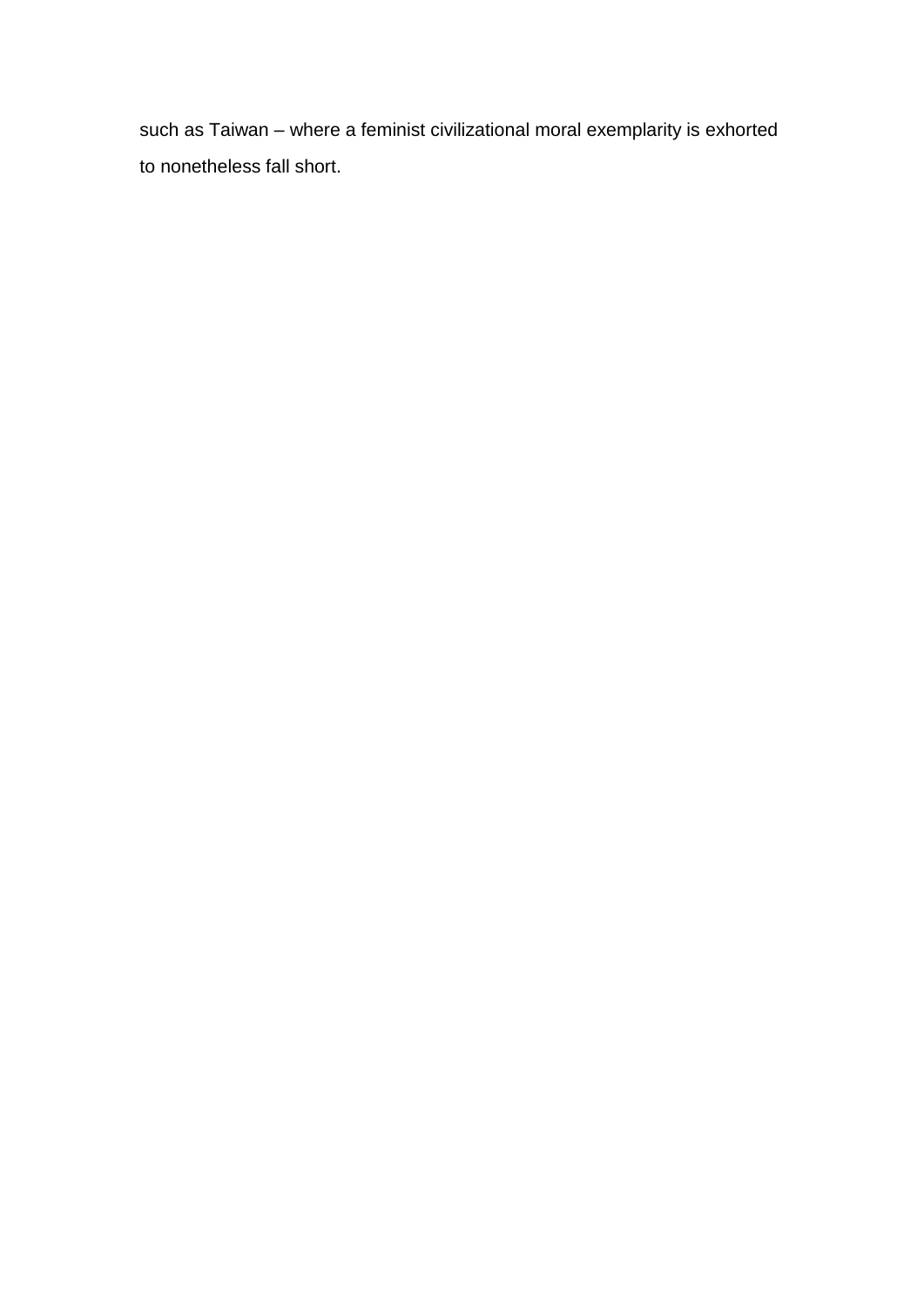論壇四 Session 4

-

DRAFT (未完稿)

# 性工作女性主義:偶然與必然

# **"Already historiography" – sex work (and) feminism**

丁乃非 Ding Naifei

A battle for hearts and minds is under way, and feminism is one of the contenders.<sup>1</sup>

If historiography is where we can read about the constraints operating on previous generations of historians, why not read, as many of us do already, our own historical work and the work of our contemporaries as though it were *already* historiography?<sup>2</sup>

Are sex workers feminists? Is sex work feminist? Halfway through the second decade of the twenty-first century, sex work, feminists, feminism still or more than ever seem to compose an oxymoron: "a combination of contradictory or incongruous words."<sup>3</sup> Still, because Anglophone feminist writings have argued for sex work as feminist since the nineteenth century, yet culminating in the US sex wars of the seventies, whose "internationalization" has cast a shadow we are still contending with. More than ever, because the past two decades have witnessed heightened global media representation that tend to conflate sex work with trafficking in persons, with UK and the EU considering the Nordic model of a feminist state management of sex work: criminalizing clients and procurers, but not the victim-prostitutes, toward

<sup>&</sup>lt;sup>1</sup> Janet Halley, *Split Decisions: How and Why to Take a Break from Feminism*, Princeton University Press, 2006, p. 22

<sup>2</sup> Tani Barlow, "Degree Zero of History," in *Comparative Literature*, 53:4, 2001: 419.

<sup>&</sup>lt;sup>3</sup> Merriam Webster online [\(http://www.merriam-webster.com/dictionary/oxymoron,](http://www.merriam-webster.com/dictionary/oxymoron) 2014/4/30).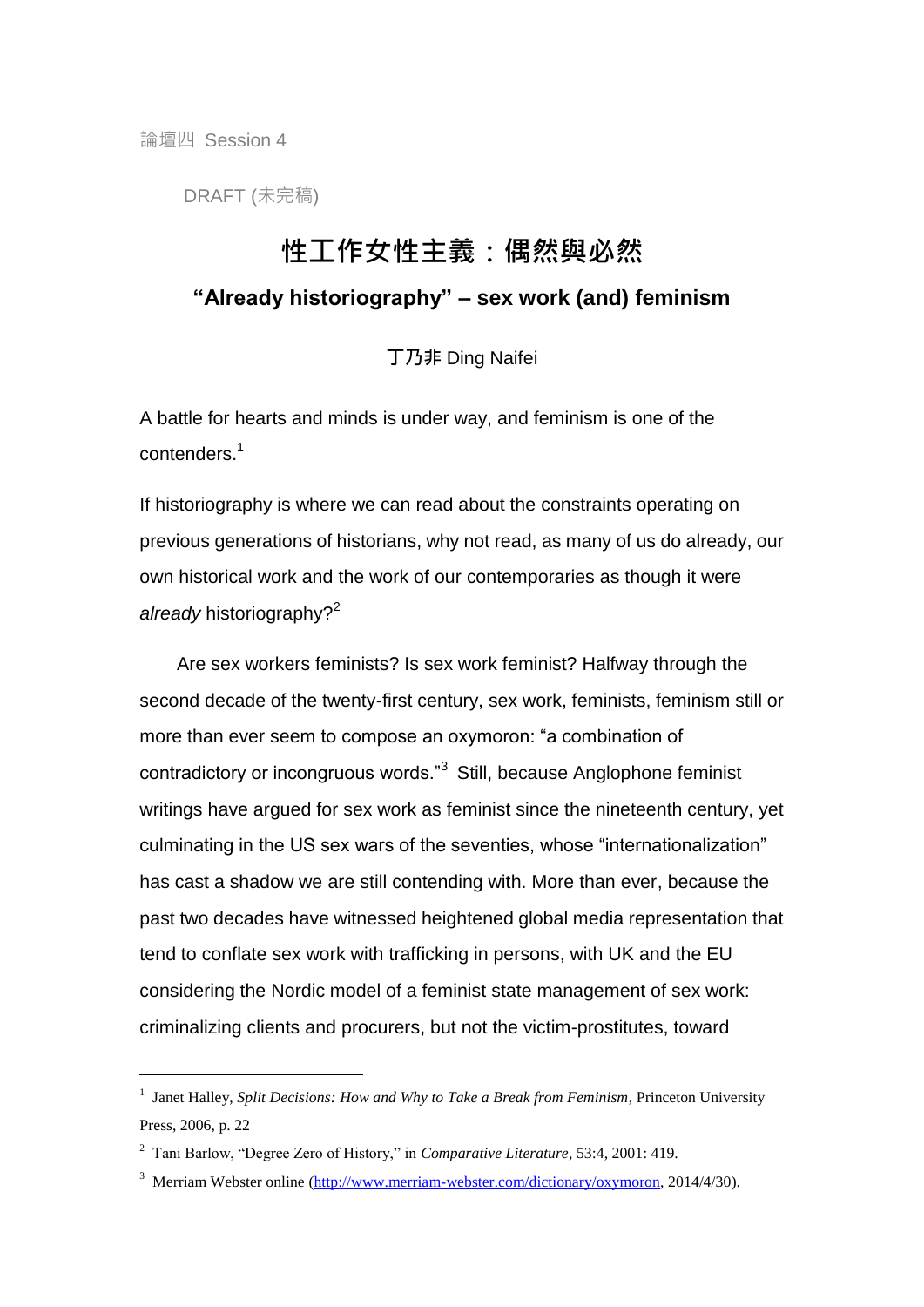eradication of demand and desire for all commercial sex.<sup>4</sup> This continued polarization despite more than a decade's worth of feminist interventionist works aimed at complicating the divide.<sup>5</sup>

This paper suggests that sex work and feminism, and sex work feminism, have been impeded in thought and as movement in much Anglophone feminism in part due to historical and historiographic reasons.<sup>6</sup> From the site of Taiwan, a strongly US-inflected state in East Asia, these historical and historiographic reasons can be gleaned through the reflective essays of feminist historians and sociologists writing out of the US and UK in the past decade. These essays in turn compose a meta-story of how sex work feminism in its perceived and effective centrifugal force vis-à-vis moral compulsion to modern gendered lives, have become oxymoronic sign. The latter is effect and ruse of a congealed history, a stasis in signification that forgets historicity and resists historiographic reading.

In late summer 1997, what has come to be known as Taiwan's own "sex wars" erupted through then Taipei City Mayor Chen Shui-bian's proclamation of one hundred twenty-eight licensed prostitutes illegal.<sup>7</sup> The city's abolitionist move and moral rationale met with unforeseen resistance from mostly middle-aged prostitutes who took to the streets, with the support of labor women's groups. The resulting Taipei licensed prostitute's movement

[\(http://www.theguardian.com/lifeandstyle/2010/mar/25/iceland-most-feminist-country,](http://www.theguardian.com/lifeandstyle/2010/mar/25/iceland-most-feminist-country) 2014/4/30).

<sup>&</sup>lt;sup>4</sup> The US based CNN and the UK Guardian have both contributed reports on this front from opposed yet convergent camps. The CNN's Freedom Project and Julia Bindel's articles in the UK Guardian, with the former often conflating anti-sex work with anti-trafficking, while the latter celebrates Iceland as most feminist state in its eradication of strip clubs and lap-dancing

<sup>5</sup> On which more in a last, unfinished section.

<sup>&</sup>lt;sup>6</sup> Anglophone is used here to refer to feminist writing published in English with an assumption not always reflected upon of "global" dissemination and readership. The disparity in scale, distance, and time within "global" are often absent from discussion.

<sup>&</sup>lt;sup>7</sup> See the Collective of Sex Workers and Supporters (COSWAS) website: [http://coswas.org/;](http://coswas.org/) for English version of COSWAS story: [http://www.bayswan.org/taipei.html,](http://www.bayswan.org/taipei.html) 2014/4/30.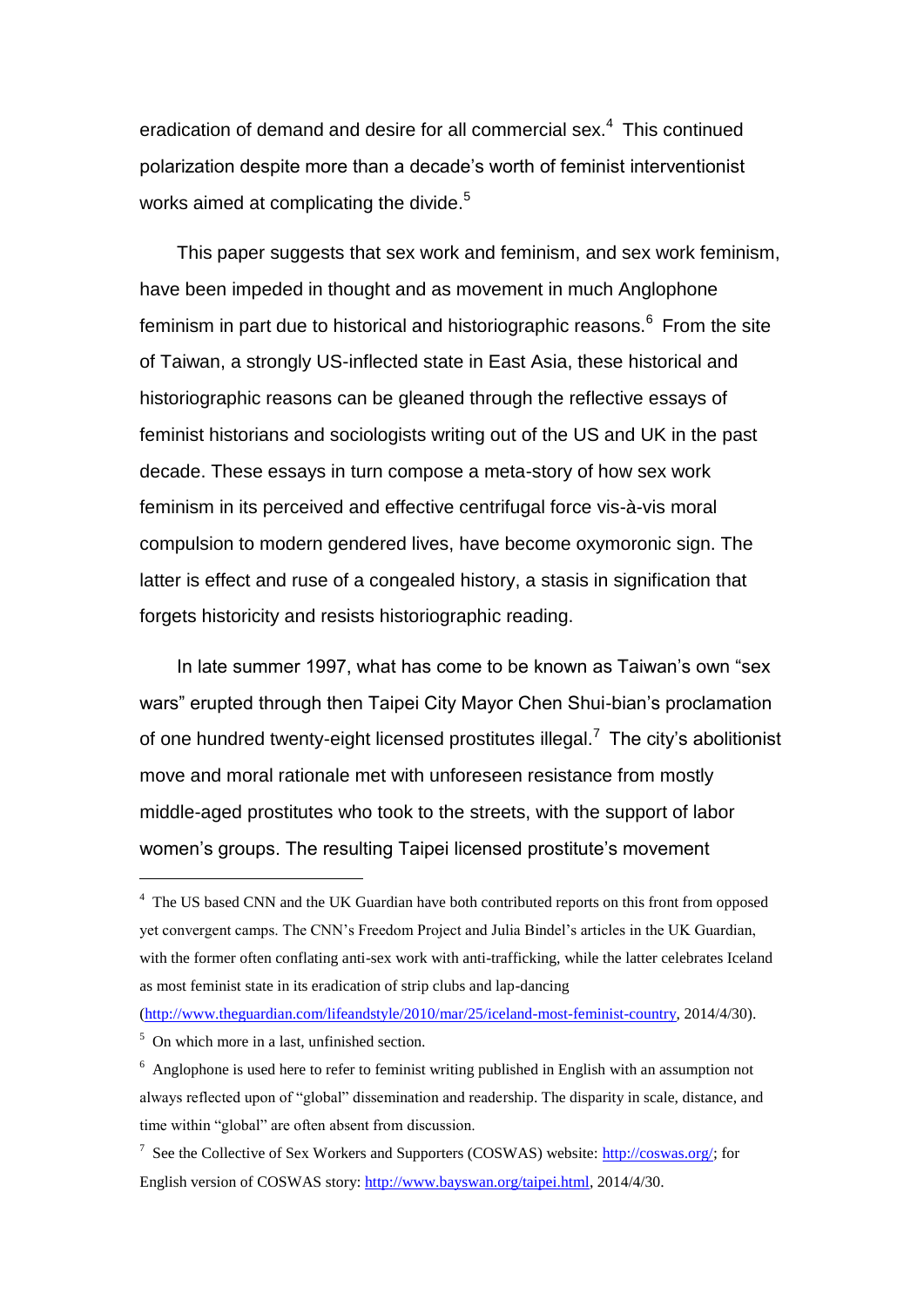gradually transformed into a sex worker's and supporters coalition group, with sex worker activists today struggling to maintain one brothel site in Taipei city as public cultural heritage against the latest wave of urban gentrification and private development.

In spring of 2013, Professor Catherine MacKinnon as foremost US feminist in the sphere of legal activism was invited to give a series of lectures in Taipei. The sponsoring institution and the quality of responses attest to the significance of the event. The audience response is enthusiastic as MacKinnon continues to espouse a global feminist legal strategy while endorsing and admiring Taiwan's state feminist legal reform successes.

Sixteen years after Taiwan's "sex war" this visit from a foremost proponent of the Nordic model compels me to return to the previous moment of partition for feminisms in Taiwan. My work had sought to understand partition through how component parts separated and converged over time. How erstwhile status divisions among domestic women become class divide between prostitutes and concubines turned mistresses, vis-à-vis those whose usually more resourced trajectory is from daughter to (first) wife. This is where past status differences return to again, yet differently divide women whose "equality" is formal yet far from substantive, to be enacted through struggle. These struggles include such as the Taipei licensed prostitutes turned sex worker's movement.<sup>8</sup> Stories that traverse names as identities show the latter as embodied movement in time, as dynamic stories of agonistic relations that might help unravel historic shame and modern aversions.

This essay however comes at partition from outside within, revisiting one small corner of a field of US feminism of and since the US sex wars, toward a vantage point within a co-constructed Taiwan, that is, a US knowledge and

<sup>8</sup> See Ding, "Wife-in-Monogamy and 'The Exaltation of Concubines'", *Interventions: International Journal of Postcolonial Studies*, Vol. 9 No. 2 (2007), pp. 219-237.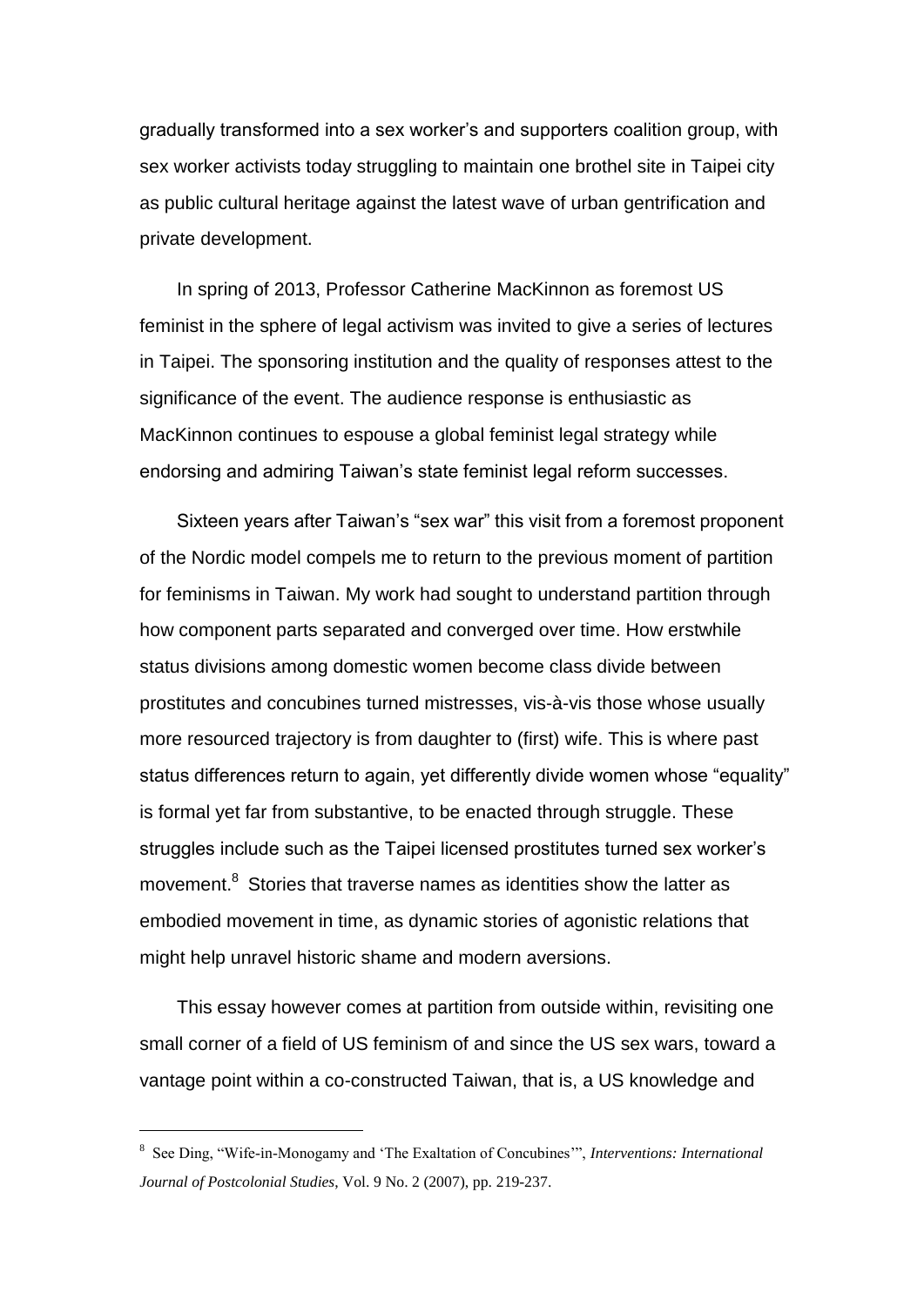language inflected Taiwan. I propose that a heretofore invisible frame of one corner of US feminism shares continuity with as it partially determined the partition of Taiwan feminisms in 1997. The sex work supporters (camp) have been represented as derivative of US pro-sex feminism and obstructive of local democratic political progress. In one version of this story, sex work supporters are product of to the extent they are tolerated by state liberalization and democratic advances exemplified in state feminism since the turn of this century. An indivisible Taiwan-US nation-state frame undergirds such readings. What imaginaries enable this indivisible frame in and as feminism is my question.

Of MacKinnon's critics in the US and elsewhere, Janet Halley's sympathetic reading of her "power feminism" as the embracing of power in redress for an unalloyed victimization is astute. Yet Taiwan audience's positive response is also to do with a US cultural export of feminism since at least the late nineteen eighties if not earlier. This context is explicitly referred to by MacKinnon near the end of her last talk in Taiwan, when she mentions the "successful" Nordic model of state feminist fight to contain if not eradicate commercial sex, and how she helped incubate the idea of *radical legal containment in the US where implementation had not been as successful*. Mackinnon goes on to laud Taiwan feminists and women's organizations for achieving legal reform surpassing those in the US. I especially note here the mention in passing of a quasi-failure, or at least not total success, of the litigation (power) feminism that seems then all the more urgently pushed amidst contestation in Europe and Africa. $9$  An (insufficiently) "failed" tutelary

<sup>&</sup>lt;sup>9</sup> "Jacqui Hunt, London director of the human rights group Equality Now, said: "[...] It is no accident that three of the top four countries with the highest level of gender equality have adopted the Nordic model as a way to combat sex trafficking and sexual exploitation. We are urging all governments, including the UK, to adopt legislation on prostitution, to promote the core principle of equality so the exploitation of women and girls can become a thing of the past."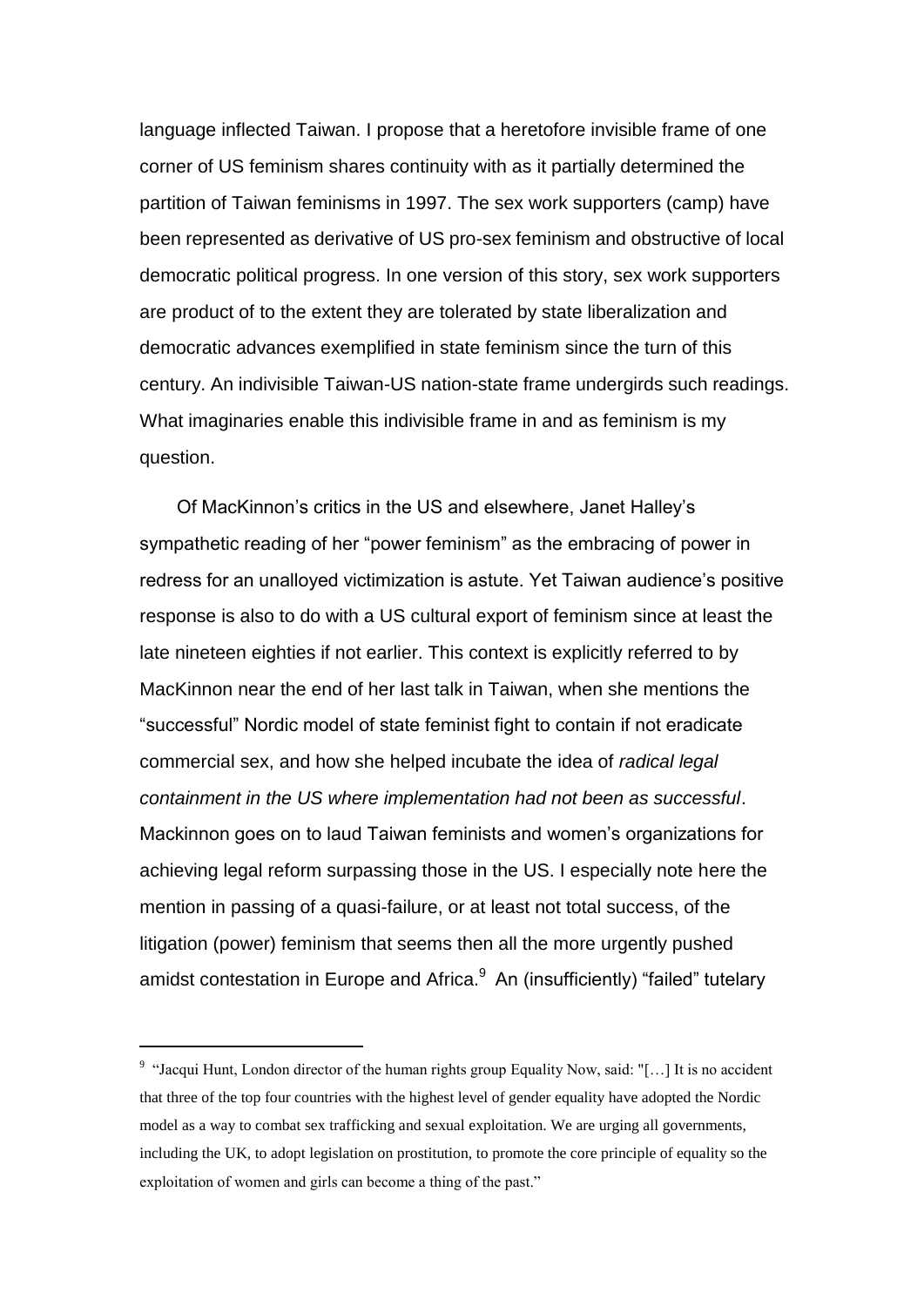feminism and its suasion in contexts outside of its originating locale need more thought and are a more helpful lesson.

In the first and second sections, I read a selection of historians and sociologists located in the US and UK on women's organization for how feminism as language (and in English) emerges as a pedagogical imperative from the twentieth century post-war, cold war period into the present. This particular lineage of feminism is traceable through new cold war histories of the last decade examining the role of feminism as tutelage in US-brand democracy. These fragments of a story are placed alongside some of these scholars' self-reflections on the state of US feminism as thought and lesson, as the latter continue to exert juridical and moral influence in many worlds. These critical scholars presume and query the defining of cold war as historical period in crossing habituated divisions in everyday thought practices. I read such crossing of partitions in thought as moments of a potential failure in a cold war feminist pedagogical imperative; this is a failure not yet assured, but condition for hope. Other moments of hope arise in locales to the side yet also central in cold war politics, such as Taiwan – where moral exemplarity (in feminist-teacher mold) is exhorted yet will fall short.<sup>10</sup>

Read as historiography, Laville's account allows us to see how and the extent to which women's organizations mediate the US's post-war international cultural work. Laville's work correlates with that of Lisa Yoneyama on the US discourse on Japan in examining a mediation that can be read as contiguous with a new language of faith facilitating the making of appropriately gendered

[\(http://www.theguardian.com/society/2012/dec/26/government-pressure-review-prostitution-laws,](http://www.theguardian.com/society/2012/dec/26/government-pressure-review-prostitution-laws)  2013/9/22).

-

<sup>10</sup> See Ding, "Imagined Concubinage" in *positions* Fall 2010 18(2): 321-349; Hans Huang, "Modernising Gender, Civilising Sex: Perverse Imaginary in the State Feminist Politics of Liu Yu-hsiu', *Inter-Asia Cultural Studies* 8.4 (December 2007): 540-558." 黃道明, <良家婦女的性變態 想像:劉毓秀與台灣國家女性主義的文明教化 > · 《台灣社會研究季刊》, 75 期 (2009年9 月):45-83。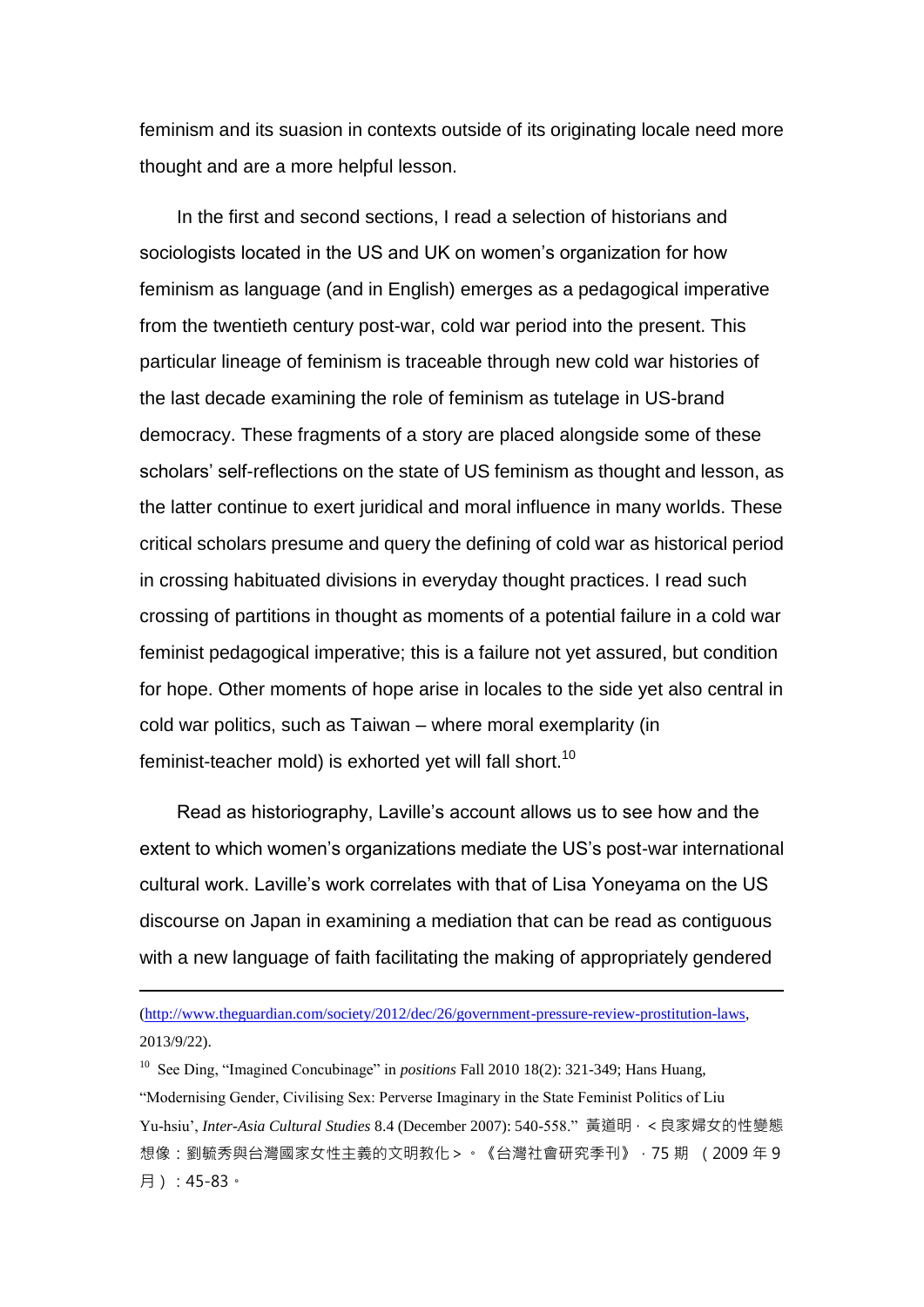possessive individuals in post-war twentieth century's remaining hinterlands of the world, often seen as tending toward socialisms.<sup>11</sup>

In the third section, I revisit the sex wars of the seventies and early eighties in the US as a series of US feminist domestic crises whose partitions of thought and political work will by the early nineties be transposed to the international front, in post-war organizations such as the United Nations, as well as through non-governmental organizations such as the work of CATW.<sup>12</sup> This is where Tani Barlow's reflection (2000) on an ascendant US-UN international feminism and its avatars in classrooms at home aligns with critiques of a feminism variously termed capitalist feminism, cultural feminism, and cold war feminism.<sup>13</sup> I read these as composing an uneven US high feminist discourse from the late nineteen eighties onward that, as Spivak already then noted, forgets as it reproduces axiomatic of imperialisms.<sup>14</sup> If Laville had noted how the maternal subtends cold war feminist international work, by the nineties, the common ground whereupon international feminism rests is sexual exploitation and violence, with sex work (sexual slavery) often principal target. US sex wars contextualized in this way would show a relay between seemingly a-political patriotic women's organizations in the post-war period and US radical-cultural feminist legal work abroad and in the UN today.

<sup>&</sup>lt;sup>11</sup> Nick Cullather, *The Hungry World: America's Cold War Battle Against Poverty in Asia*, Harvard: 2010, p. 1.

<sup>&</sup>lt;sup>12</sup> "Coalition Against Trafficking in Women – the world's first organization to fight human trafficking internationally," [http://www.catwinternational.org/WhoWeAre/Board,](http://www.catwinternational.org/WhoWeAre/Board) 2013/9/20.

<sup>&</sup>lt;sup>13</sup> Alice Echols coined "capitalist feminism" in 1983, referring to the entrepreneurial work and spirit of a group of separatist feminists including Charlotte Bunch, member of the lesbian-feminist FURIES. In the last chapters of *Daring to Be Bad* (1989), Echols traces how cultural feminism arises with the decline and eclipse of radical feminism, in part against the collapse of these two terms in current usage.

<sup>&</sup>lt;sup>14</sup> British imperialism in Gaytri C. Spivak's essay that coined the term, and for Angela Davis, women of color critiques, and sex wars of the eighties: US neo-imperialism. Spivak critiques a literary high feminism whose assumptions took an international and legal turn by the nineties.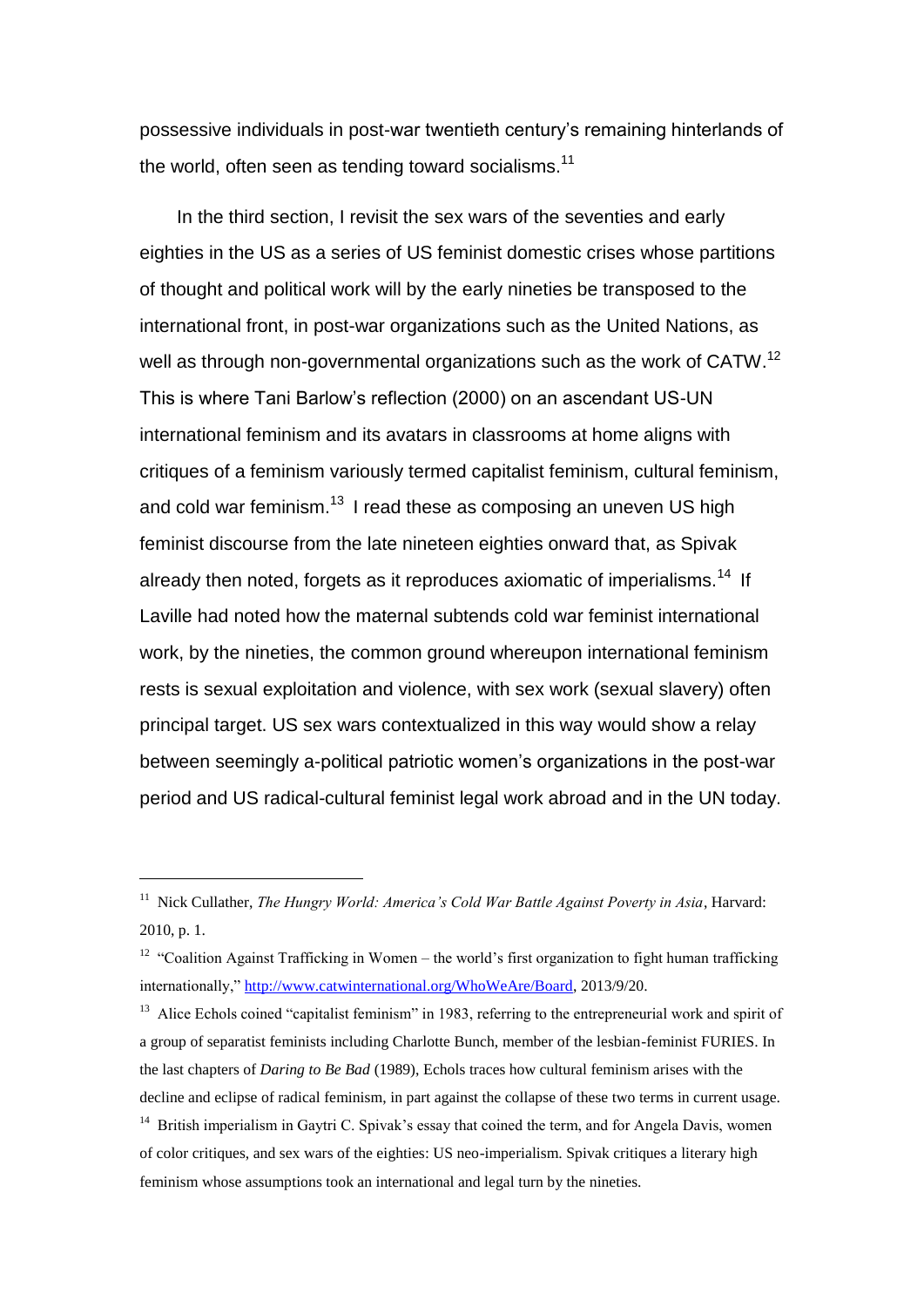One invisible frame that is a cornerstone of a global edifice I am calling "cold sex wars" following what I have learned through recent histories of cold war feminism, and turn of this century's critiques of an international feminism located in and operating out of the US. Whereas re-education comes from UK based historian Helen Laville, who uses it to describe what happened in post-war Germany via cultural exchanges between women's groups from the US and West Germany, funded and instituted by the US. How re-education cultural programs helped tutor women away from enemy patriarchal-cum-socialist influences. These readings together help render cold war frames legible. This in turn allows for reading of practices across these frames that had been heretofore disregarded or dismissed.

## **A sentimental re-education**

Sometimes I think that the difference between our Victorian grandmothers and ourselves is that they thought that a good woman could create her own oasis of quiet goodness in a bad world by staying within her own home and garden and making them as nearly perfect as anything could be in this imperfect world. But we know that the weeds outside the garden will blow over the wall and the germs of the unswept streets will be tracked on the cleanest floor.<sup>15</sup>

Helen Laville's *Cold War Women: The International Activities of American Women's Organizations* (2002) gives us the post-war/cold war story of a continuing saga of what is now a  $21<sup>st</sup>$  century international feminist pedagogical imperative.<sup>16</sup> Laville's history of U.S. women's organization work in the Cold War details a shift from international sisterhood to nationalist

<sup>15</sup> Helen C. White, 'Liberal Education, 1944,' *Journal of the American Association of University Women*, 38:1 (Autumn 1944), p. 6; quoted in Helen Laville, *Cold War Women*, Manchester U. Press, 2002, p. 26.

 $16$  Laville, 54-55.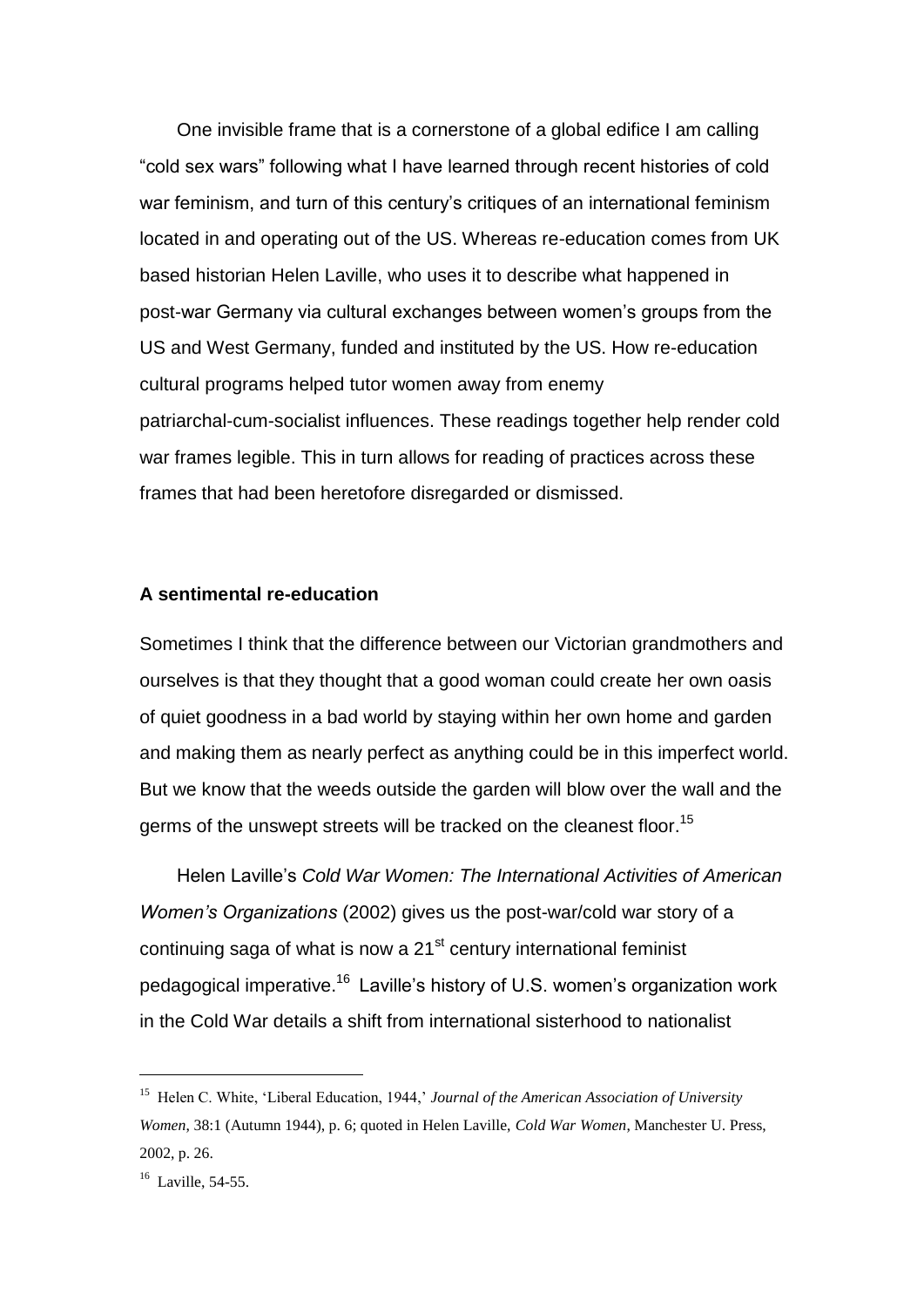propaganda work,<sup>17</sup> from a stress on democracy to emphasis on anti-communism, conjoined with a cold war U.S. state and agenda.<sup>18</sup> This work is part of the last decade's new cold war histories revisiting U.S. domestic and foreign policy and actions, showing how these intertwine to advance but also mark the limits of what have come to be "universal" race and gender politics.<sup>19</sup> Laville painstakingly traces how women's organizations came to take on the position of "Cold War warriors" partially in response to anti-communist duress in the home country.<sup>20</sup>

This then is how a feminist universalism stressing maternal responsibility in public work<sup>21</sup> and voluntary association as ideal form came to embody an ultimately nationalist sentimental "re-education" in Germany (and Japan) as part of post-war U.S. occupation.<sup>22</sup> Occupation is displaced by U.S. women's organizations and by media representation in a narrative of German (and Japanese) women's victimization and emancipation. The logic of victimization differentiates between a fallen (male and patriarchal) regime versus the women who are then seen as the totalitarian regime and its feudal family's victims.<sup>23</sup> The latter become subjects for re-education in the mirror of U.S.

 $17$  Laville, 9.

<sup>&</sup>lt;sup>18</sup> "The rhetoric of American women's organizations, which had in the immediate aftermath of the Second World War proclaimed them internationalists and women, became increasingly focused on their role as Cold War warriors and Americans." (Laville, 90-91)

<sup>&</sup>lt;sup>19</sup> See Mary L. Dudziak, "Brown as a Cold War Case" (2004) for how the civil rights movement against racial segregation was aided and constrained through instrumentalization by the US state to showcase the more progressive democracy.

 $20$  Laville, 108

 $21$  Laville, 78

<sup>&</sup>lt;sup>22</sup> "The Cold War era saw the development of an important mythology of voluntarism, which lauded the association as a crucial component in the preservation of democracy. […] The promotion of voluntary associations after the Second World War was a direct response to the totalitarian regimes of fascist states and to the authoritarian states of communist powers." (Laville, 43-44)

 $23$  Laville, 70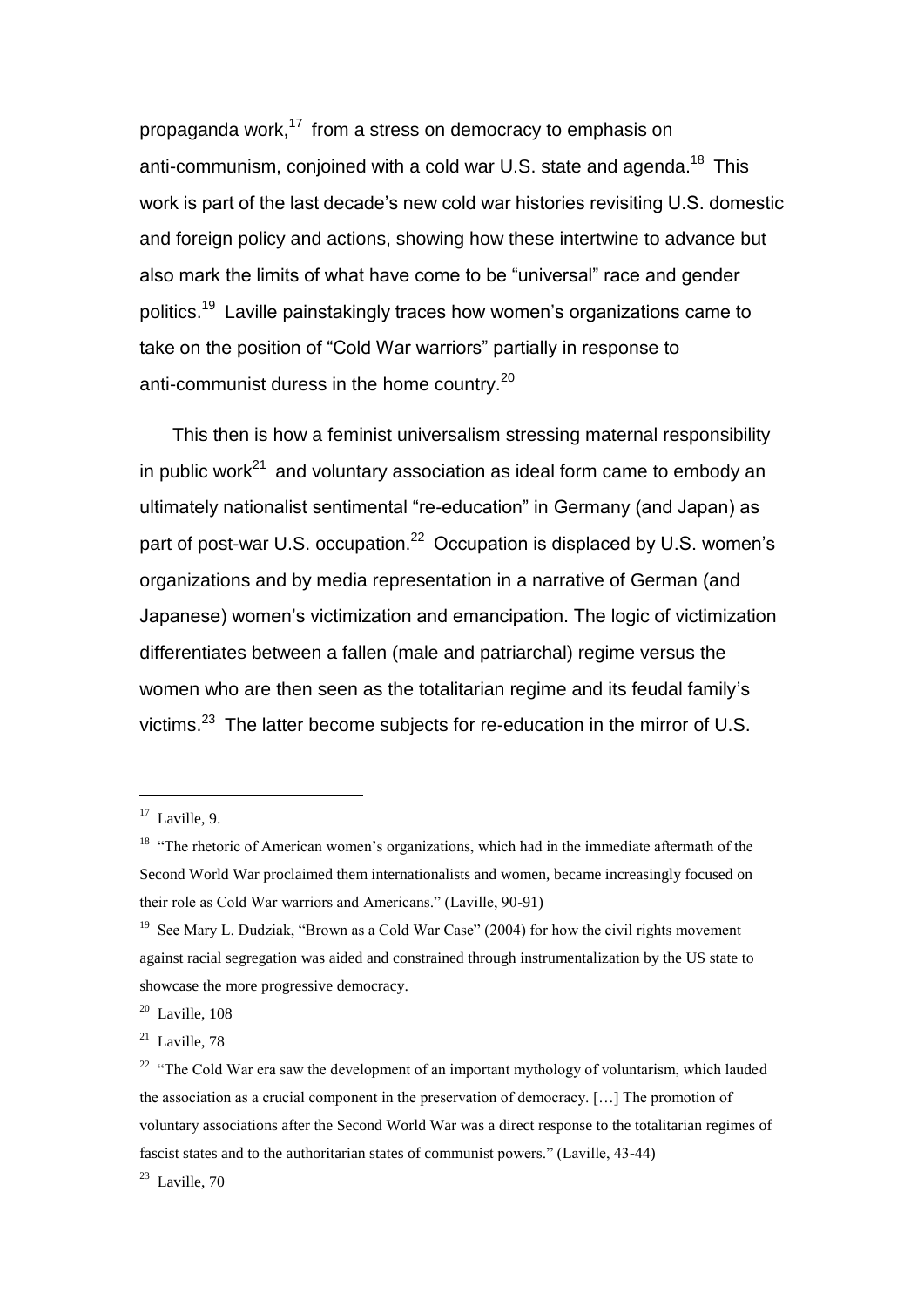democracy, exemplified in the free and equal association between and amongst women of erstwhile enemy nations.<sup>24</sup>

One of the first documents of the Psychological Strategy Board (PSB), set up by President Truman in 1951 to co-ordinate all aspects of the US psychological battle with Soviet communism, suggested for future action 'that a series of projects be assigned to veteran's, youth and women's organizations, which appear to be institutionally inspired, which could permit contact with similar groups in other countries whose goals, aspirations and activities have a common aspect'. As an example the report proposed that contact between American women's organizations and women's organizations in Japan be encouraged in order to 'ensure continued pro-Western orientation'.<sup>25</sup>

Such pro-Western orientation, shored up through an "emotional anti-communism,<sup>"26</sup> is now usefully recalled with a twist at the turn of this century. In "Liberation Under Siege: U.S. Military Occupation and Japanese Women's Enfranchisement" (2005), Lisa Yoneyama reads US media representations of its post-war occupation of Japan as liberation of Japanese women from feudal family and authoritarian state. In contrast to Japanese men, Japanese women are represented as passive victims awaiting help and needing liberation, an implicitly infantilizing discourse in line with Laville's analysis of U.S. women's groups' "re-education" projects for women in post-war Germany. Such media discourses justify military occupation under the sign of women, progress and modernization, while simultaneously

 $24$  "If American voluntary associations were what stood valiantly between liberty and tyranny in the USA, they could surely perform a similar role in other nations. This panacea was as relevant in states such as Germany, which had suffered the experience of dictatorship, as in nations whose emergence from colonial rule raised concerns about their population's lack of training in or understanding of citizenship." (Laville, 45)

 $25$  Laville, 47

<sup>&</sup>lt;sup>26</sup> Laville, 98-99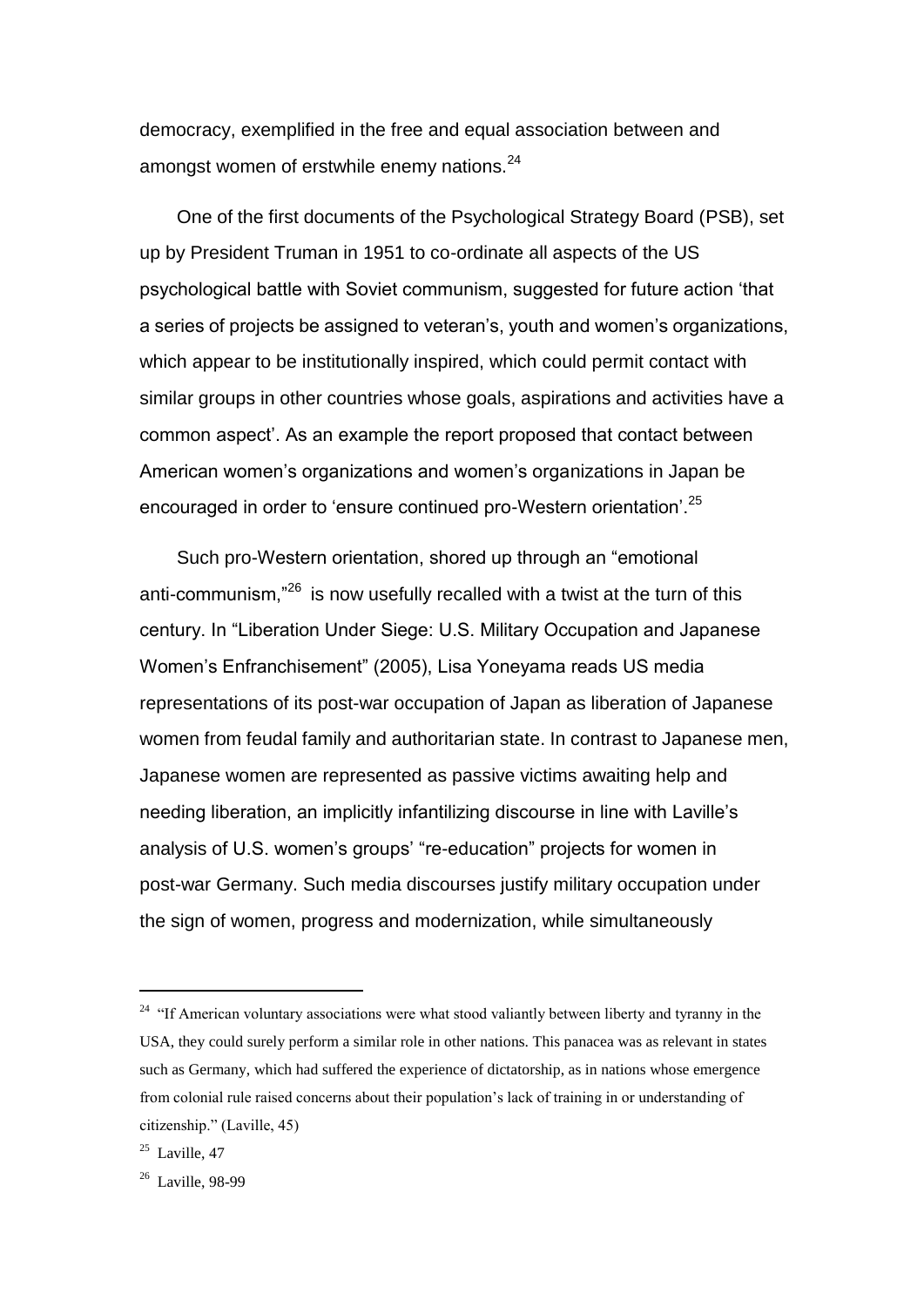rendering U.S. women exemplary subjects of freedom and equality.<sup>27</sup> By the turn of this century, the cultural memory of a beneficent occupation of Japan, in Yoneyama's analysis, serve to invoke success for new "just wars" under the Bush administration. Whereas Laville tells the complicated story of how women's organizations turned to patriotic service under the sign of women's international work rather than feminism, Yoneyama analyzes the uses of feminism as rhetoric in the service of a nation's new wars.

Yoneyama thus coins the term "cold war feminism" for a mode of US media propaganda that upholds "the superiority of antilabor, anticommunist American-style democracy<sup>"28</sup> while disseminating "depoliticized and desocialized ... understandings of gender liberation and democratization."<sup>29</sup> Importantly, Yoneyama notes that U.S. media reportage's "liberation" of Japanese women ignores the occupation's disenfranchisement of colonized subjects living in Japan.<sup>30</sup>

## **"…a path to modernity"**

United States-financed international feminism is likely to form a future neoliberal orthodoxy. Indeed, because the elements of international feminism are already so pervasive, my undergraduate students tend, rather uncritically,

 $27$  "[...] U.S. media representations of Japanese women under occupation helped naturalize the American audience as the subject of rescue and liberal democracy, while simultaneously containing desires for radical social transformation. […] the cultural logic that posits the United States and the rest of the West as the normative site of democratic rights and emancipation has been inseparably linked to feminist universalism." (Yoneyama, 889)

<sup>28</sup> Yoneyama, 898

<sup>&</sup>lt;sup>29</sup> "By the time the occupation drew to a close, cold war feminism had appropriated the meanings of liberation and democratization for Japanese women and recast them as simply having the aim of achieving equality and freedom in conjugal relations within an imagined bourgeois domesticity." (Yoneyama, 900)

<sup>30</sup> Yoneyama, 905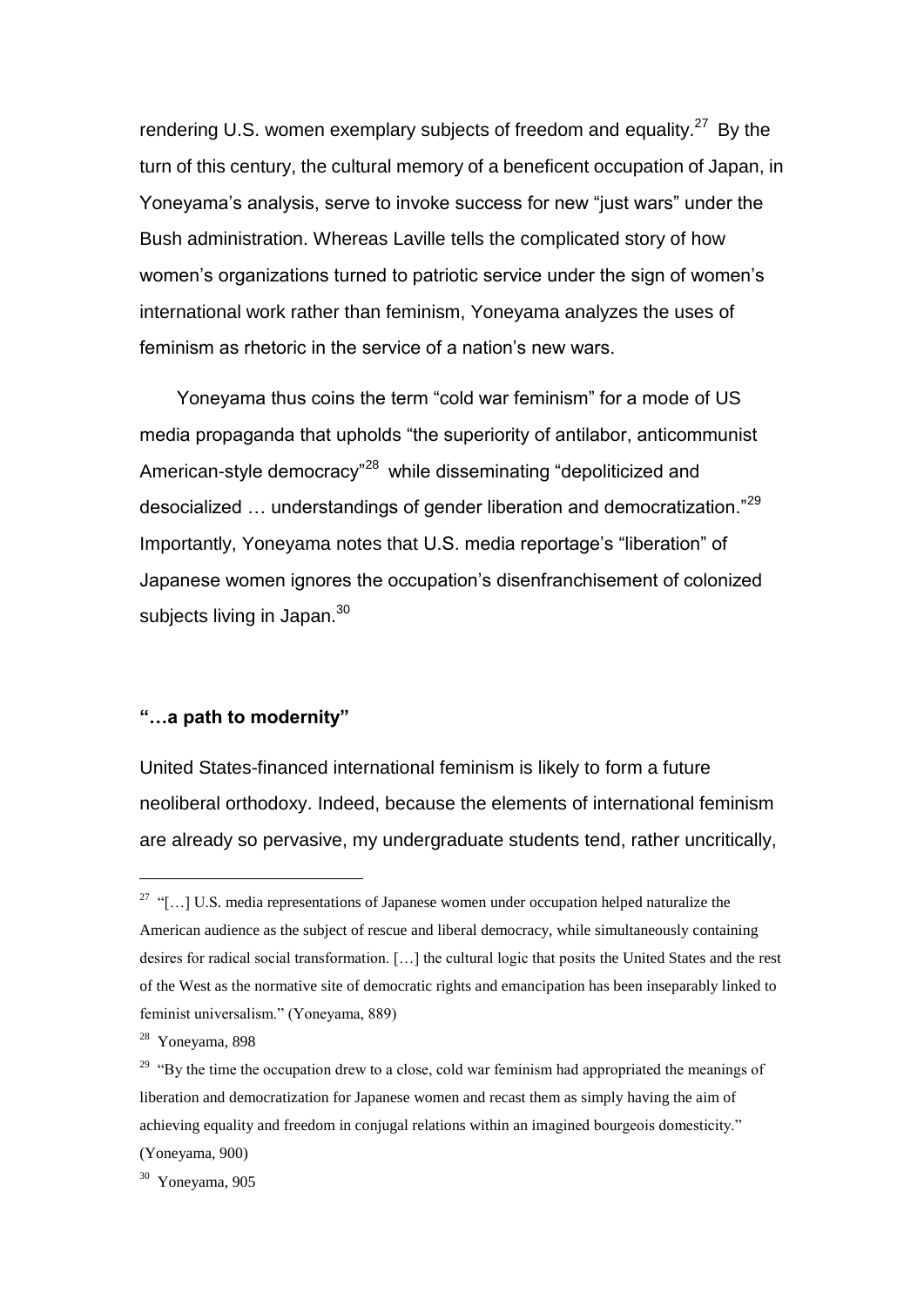to embrace arguments that reconsolidate the liberal relation of universal and particular in international law, which not only universalizes law but also regards [sexual] crime as a common ground for all women.<sup>31</sup>

For students from South Korea, India, or Ethiopia, what I was teaching them in women's studies courses was the stuff of daily life. It was their bridge to the United States. In short, my lessons in feminism were, to them, not oppositional at all. *They were a how-to course in being U.S. citizens*. I was giving them a powerful means of acculturation. In watching how my students absorbed and reacted to the material I offered them, I was in effect observing how closely the ideas embodied in U.S. feminism represented a path to modernity.<sup>32</sup>

The first quotation is from the year 2000, in an essay where historian of Chinese feminism Tani Barlow writes of a US financed international feminism on the cusp of becoming neo-liberal orthodoxy. Barlow notes how this feminism is in her U.S. classrooms ingrained through international law and gender violence as common sense. Less than a decade later, sociologist Hester Eisenstein reflects on the arrived orthodoxy of that U.S. financed international feminism in the preface to her study of a  $21<sup>st</sup>$  century feminism "seduced" by capital – in part become the "feminist capitalism" historian Alice Echols coined in 1983. $33$  Teaching in New York shows this feminism as pedagogical imperative for US branded modernity; a necessary and desired indoctrination especially for first and second generation immigrant students. What forces move such plate shifts?

In a series of essays Tani Barlow reflects on the rise and expansion of an "international feminism" whose reach by the 1990s is global and whose

<sup>31</sup> Tani Barlow, 2000: 1102

<sup>32</sup> Hester Eisenstein, *Feminism Seduced: How Global Elites Use Women's Labor and Ideas to Exploit the World*, 2009: 13

 $33$  This is Alice Echols's term (1983).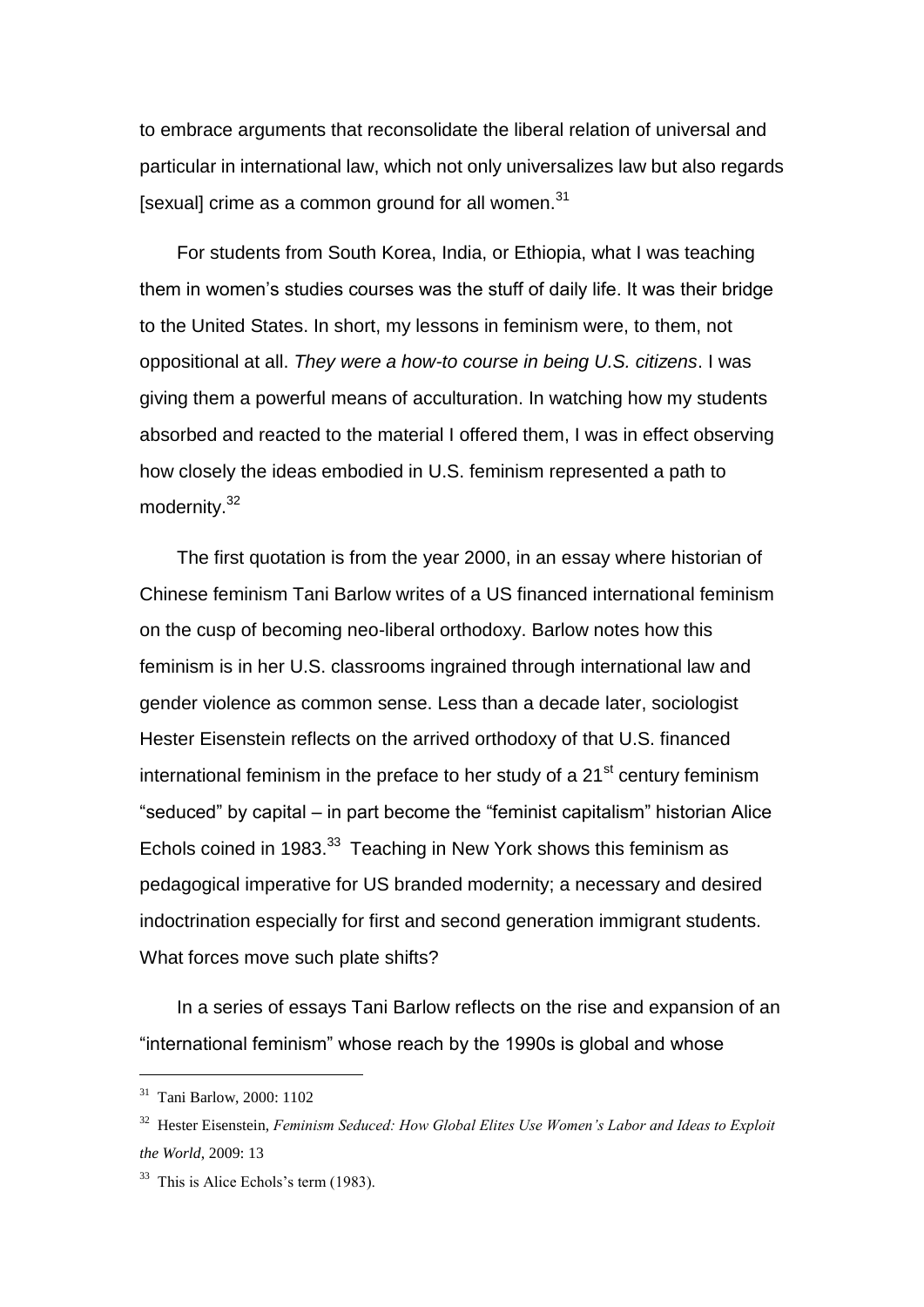medium is women's and gender issues via the work of transnational non-governmental organizations. The theory of this international feminism seems a version of a U.S. eighties cultural feminist narrative that might be caricatured as: women have been socially oppressed and sexually exploited and violated by men throughout history and in all societies, nowhere more so than in those places with recidivist patriarchies. $34$  This logic of women most victimized in places most hostile to the US and housing most recalcitrant patriarchies tend to replay the rhetoric of Laville's women organization turned cold war warrior.<sup>35</sup>

I read Barlow as advocating an overcoming of a cold war division of knowledge with its high-modern way of seeing and its debasing of women and knowledge caught in muddier byways. In this division system which Laville and Yoneyama show as installed in Germany and working through the media representation of Japan during the post-war/cold war era, US women's organizations and domestic media reportage aggrandize the superiority of American freedom, peace, equality and democracy. Women's organizations and gender issues are rendered prism through which these qualities become exemplars for the world.

As Laville relates a shift from international sisterhood to sometimes unwitting nationalist propaganda work among US women's groups in the fifties, Barlow notes the reverse - the naturalization, or making invisible (as way of telling) – of a cold war feminist discourse in the guise of, by the nineties, a

<sup>34</sup> See Alice Echols *Daring to Be Bad: Radical Feminism in America 1967-1975* (University of Minnesota, 1989), especially last two chapters, for how a radical (and in some cases socialist) feminism was displaced and in parts assimilated to a cultural (anti-socialist) feminism. See also Janet Haley as former "cultural feminist" for a working definition of the kind of convergent feminism *in the US* (I would add emanating from the US) from which "we" need to take a break, i.e., " $m/f$ ,  $m$ - $f$ , and Carrying a Brief for f" in *Split Decisions: How and Why to Take a Break from Feminism*, Princeton University 2006, pp. 17-20.

<sup>35</sup> Barlow, 2001: 413.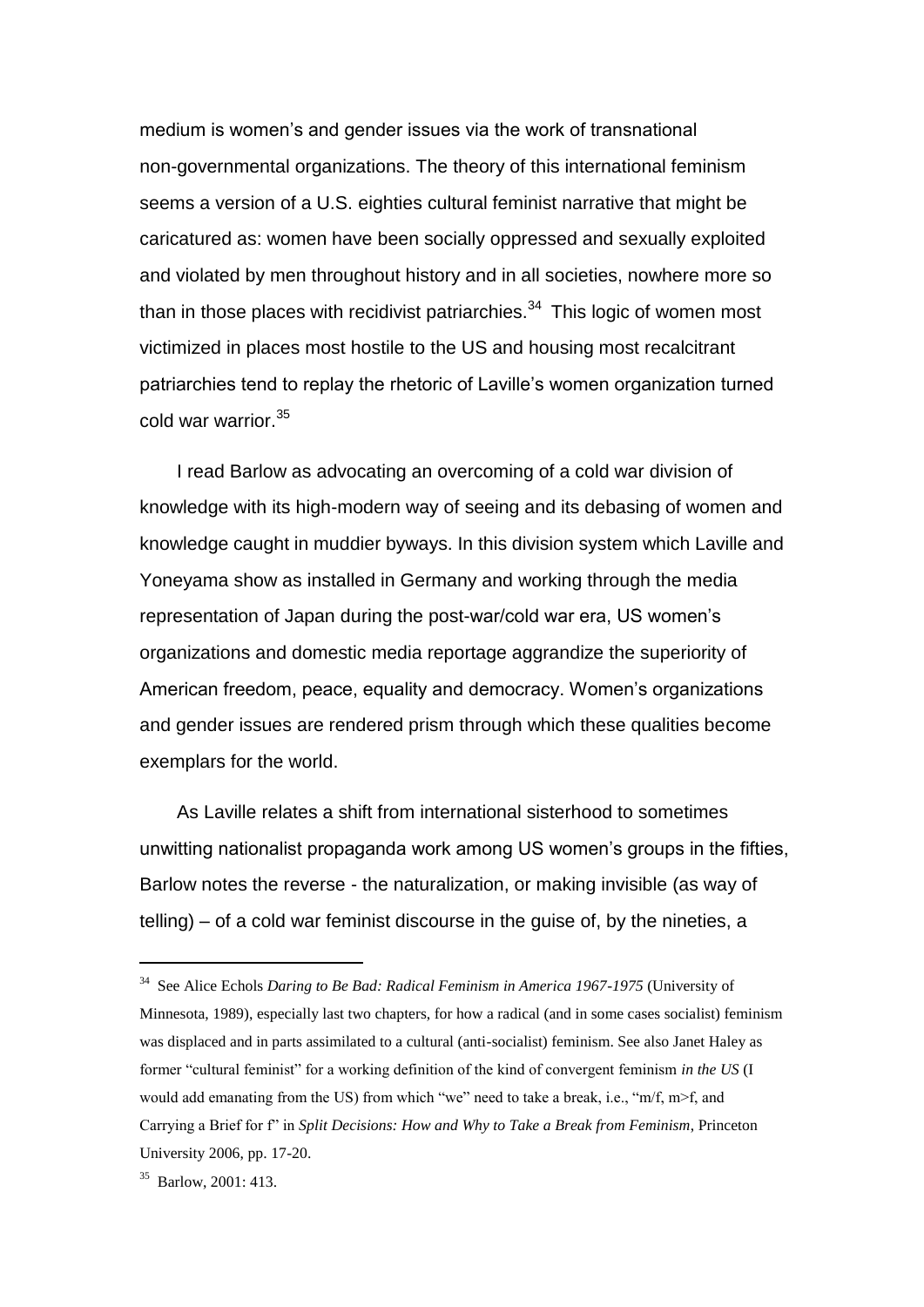universalist feminist pedagogy in US classrooms.<sup>36</sup> In the process, socialist and other schools of feminism are subsumed and relegated to the partial, historical, and problematic.<sup>37</sup>

In what matrix was a certain form of sex as backward and criminal translated into one of *the* universal lessons in women's rights and feminist modernization? One route from within the US is the sex wars and its devolution especially in places marked by a-synchronic United-States-ism in East Asia.

#### **Cold sex wars**

Through the medium of the UN, the Soviet Union and the USA became involved in a battle [during the cold war] over which political system best assured the 'status of women.'<sup>38</sup>

"We [at CATW<sup>39</sup>] believe that State-sponsored prostitution is a root cause of sex trafficking. We call legalized or regulated prostitution State-sponsored

<sup>37</sup> Barlow, 2000: 1104

<sup>&</sup>lt;sup>36</sup> "These internationalized and flexible market-sensitive or donor-agency feminisms evade some simple questions. They rest on the kind of internationalism (an ideological complement of the international state system) that makes it difficult to talk seriously about social relations of production, simple political economy, and ideologies of citizenship, and, most troubling for a teacher, *they unduly obscure the conditions of their own production*." (Barlow, 2000: 1103; italics added)

<sup>&</sup>lt;sup>38</sup> Laville, 115

<sup>&</sup>lt;sup>39</sup> The quotation begins: "Mr. Chairman and members of the subcommittee, thank you for the opportunity of presenting testimony before this committee. Today, I will focus my remarks on sex trafficking. To put my remarks in context, I should tell you that my organization, the Coalition Against Trafficking in Women (CATW), has been working for fifteen years to promote women's right to be free of sexual exploitation. We have organizations in most of the major world regions of Africa, Asia, Europe, Latin America and North America. And we conducted the first U.S.- based study, funded by the National Institute of Justice (NIJ), that interviewed numbers of victims of sex trafficking. Our organization, in various parts of the world, has also interviewed 146 victims of trafficking in 4 other countries; funded and initiated trafficking prevention programs in Venezuela, the Philippines, Mexico and the Republic of Georgia; helped set up shelters for Nigerian and Albanian victims of trafficking in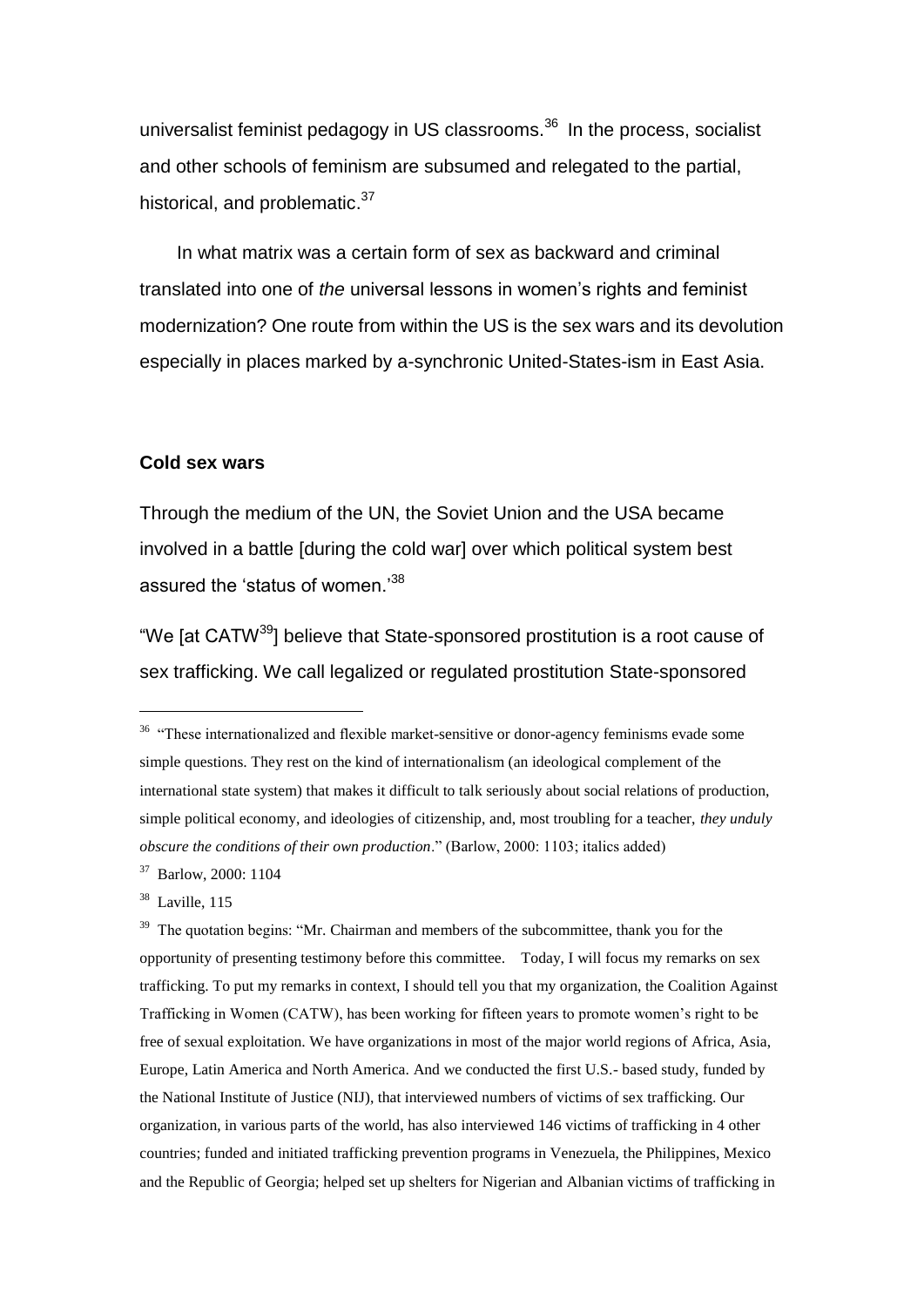prostitution because although systems vary, the common element is that the system of prostitution itself becomes sanctioned by the State. The term State-sponsored prostitution signals that in any of these systems that recognize the sex industry as a legitimate enterprise, the State effectively becomes another pimp, living off the earnings of women in prostitution. State-sponsored prostitution is a provocative term, especially in these days when the term is used in the context of state-sponsored terrorism. And it is meant to be provocative. State-sponsored prostitution is a form of state-sponsored sexual terrorism posing as sexual and economic freedom for women*.*" 40

How did the US sex wars brew cultural feminism's moral crusade against exploitative sex in ways translatable into an international feminism for nineties, global media supported and US-UN allied movements against sex work as one major form of violence against women? The quotations above present two moments of intra-women's group alliances and intra-feminist divisions initiated in the US that by the eighties impelled movement toward a global arena.

The second quotation is part of a testimony statement made by Janice G. Raymond to the United States Congress on October 29, 2003. Earlier that year, on February 25, the Office of the Press Secretary in the White House had issued "for immediate release" a "National Security Presidential Directive." These special directives from the President were first set up in 2001. In her statement, Janice G. Raymond cites the February NSPD, the "Trafficking in

Italy; provided legal assistance to victims of trafficking in the United States, the Philippines, Bangladesh and the Republic of Georgia; and helped draft the new UN Protocol to Prevent, Suppress and Punish Trafficking in Persons, Especially Women and Children, Supplementing the United Nations Convention Against Transnational Organized Crime."

<sup>&</sup>lt;sup>40</sup> Janice G. Raymond, "The Ongoing Tragedy of International Slavery and Human Trafficking." Testimony of Janice G. Raymond, Ph.D., "Hearings Before the Subcommittee on Human Rights and Wellness" of the Committee on Government Reform, House of Representatives, One Hundred Eigth Congress, October 29, 2003. Accessed 2012/9/20.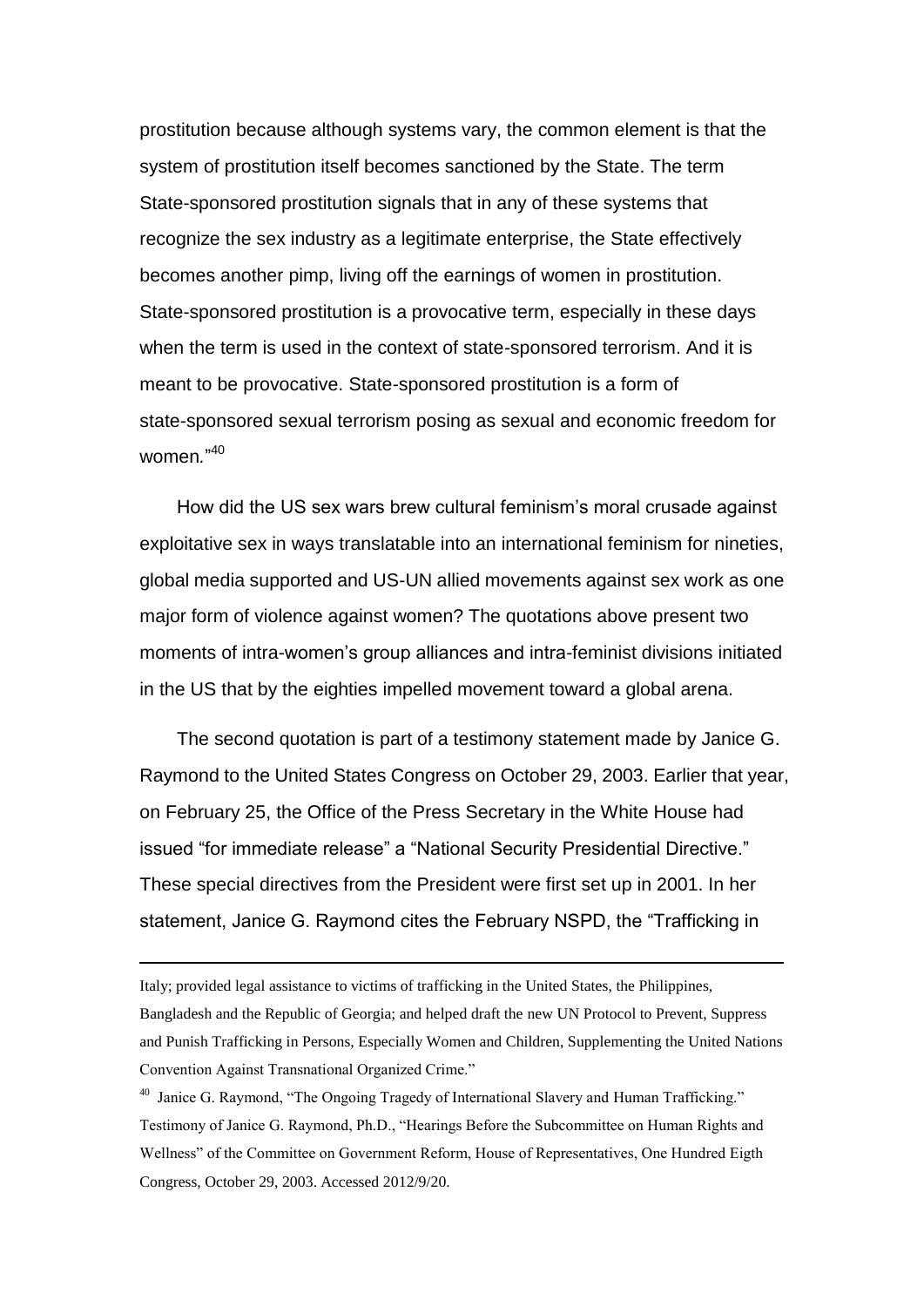Persons National Security Presidential Directive," to refer Congress to the political force and security rationale upholding her statement. The argument and language she uses indexes a minor history in feminist debates, two decades earlier.

In the early nineteen-eighties, feminists in the US had engaged in battle ("horizontal hostility" according to Catharine McKinnon) over feminine sexuality as "pleasure or danger," butch-femme, sado-masochism, prostitution and sex work, as well as pornography over and against issues of representation and censorship. By 1989, Dorchen Leidholdt and Janice G. Raymond edited a volume entitled *The Sexual Liberals and the Attack on Feminism* (Pergamon Press, 1989), a volume of presentations at a conference in retaliation against the feminist critique of the anti-pornography campaigns and the by then already influential legal reform spearheaded by Catherine MacKinnon and Andrea Dworkin.<sup>41</sup>

The term "sex wars" refers to a series of confrontations among US feminist and lesbian-feminist groups one of which historic moment was the 1982 Barnard Sex Conference in New York, where a group of anti-pornography feminists protested and boycotted the conference and branded its organizers as condoning and even promoting "pervert" sex and sexuality in "anti-feminist" ways before and during the event. Call-ins to college administration led to the university's confiscation of the conference booklet in the name of pornography.<sup>42</sup> The conference organizers finally got the college

<sup>&</sup>lt;sup>41</sup> The contributors of the volume include: Catharine A. MacKinnon, Andrea Dworkin, Sheila Jeffreys, and Janice G. Raymond.

 $42$  "[A]nti-pornography feminists made telephone calls to Barnard College officials and trustees, as well as prominent local feminists, complaining that the conference was promoting anti-feminist views and had been taken over by "sexual perverts." […] Within days, Ellen V. Futter, President of Barnard, interrogated the staff of the women's center, scutinized the program, and – concerned about the possible reactions of funders to sexual topics and images – confiscated all copies of the conference booklet." (Carole Vance, quoted in Rubin, "Blood Under the Bridge," *Deviations*, 2011: 204)"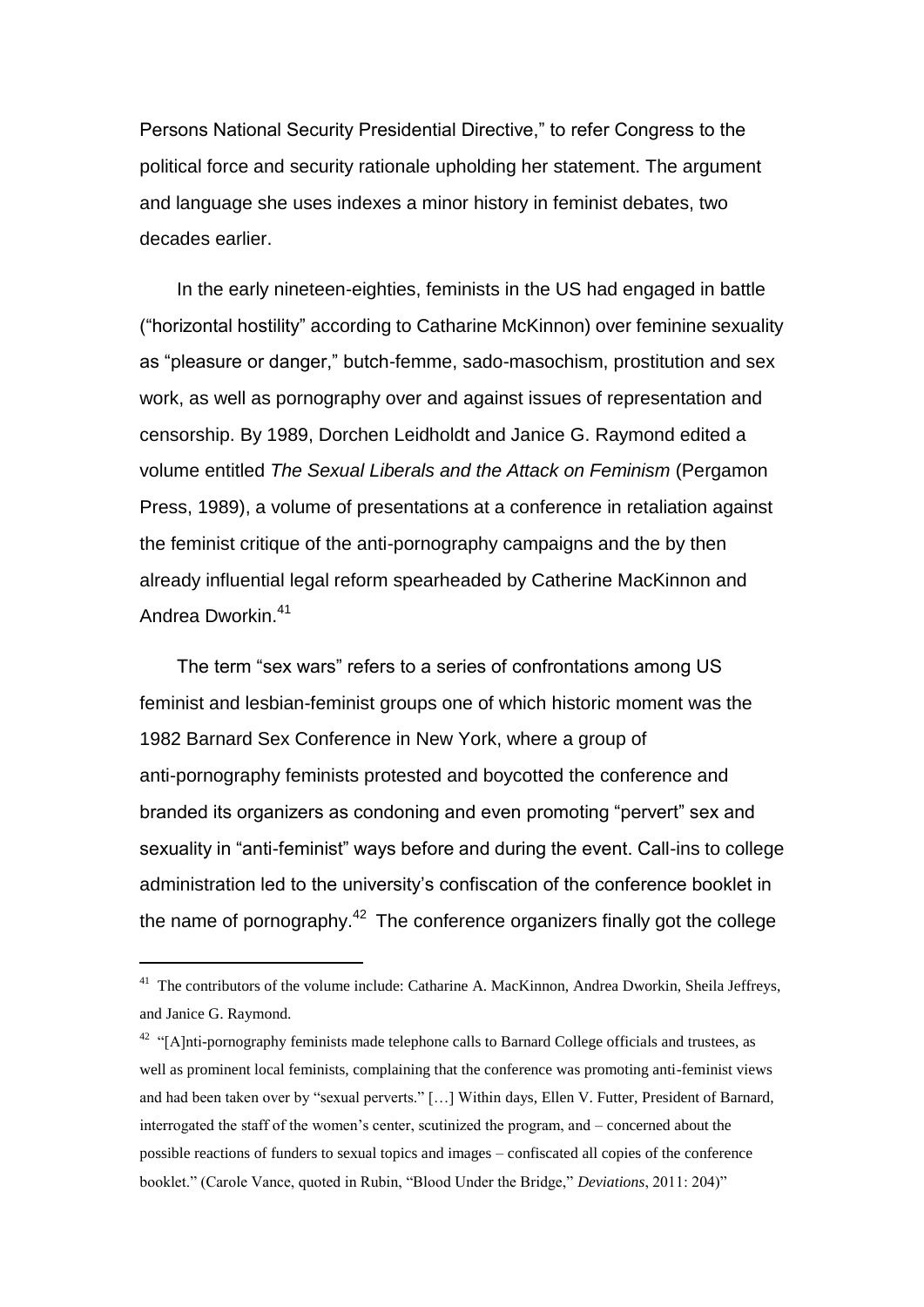to pay for reprints of the booklet, but only after removing the sponsoring organizations (the college and the Helena B. Rubinstein Foundation) from the offending publication. The booklet was mailed to participants after the conference (in June), and in August, was resent by Andrea Dworkin with a cover letter quoted in part for the first time by Gayle Rubin in her essay "Blood Under the Bridge" (2011) on the event and its aftermath.<sup>43</sup>

The "political integrity" and "moral authority" of this particular strand of anti-pornography, anti-patriarchal perversion, anti-prostitution as radical feminism purportedly remain consistent, that is "simple and feminist."<sup>44</sup> In the decade following the sex wars, this perhaps aided its expansion in global influence as it eventually accessed and lobbied the US Congress, State Department and the UN in efforts to eradicate sexual terrorism globally.<sup>45</sup> Its success is in part attested to by the passion of its conservative opponents

-

<sup>45</sup> "Since *A Passion for Friends* was published in 1986, the vibrancy of the international women's movement has given new meaning to women's friendships. […] Much of the feminist organizing that I have been engaged in over the past decade [from the 1990s] – opposing the globalization of the sex industry and the creeping legalization/regulation of prostitution as "sex work" where pimps are redefined as "third party business agents" – transforms female friendships into international policies, national and regional legislation, and institutional viability. And it also transforms feminist organizing into female friendships. The policy and institutions we create acquire not only institutional memory but result in effective institutional structure – and give our ideas and friendships consequence in the world. [...] A growing involvement in international womanpower – coalitions, networks, meetings, actions, organizing, conferences, and forums underpins the feminist friendships of the new millennium." Janice G. Raymond, Preface to new edition of *A Passion for Friends*, 2001, Australia: Spinifex, p. xv.

<sup>&</sup>lt;sup>43</sup> "This *Diary* shows how the S&M and pro-pornography activists... are being intellectually and politically justified and supported. […] There is no feminist standard, I believe, by which this material and these arguments taken as a whole are not perniciously anti-woman and anti-feminist. It is doubtful, in my view, that the feminist movement can maintain its political integrity and moral authority with this kind of attack on its fundamental and essential premises from within." Quoted in Rubin, "Blood," also in "Rethinking Sex," *GLQ: A Journal of Lesbian and Gay Studies*, edited by Heather Love, 17:1. <sup>44</sup> From "Demand and the Debate" speech by Dorchen A. Leidholdt in 2003,

<sup>(</sup>http://childtrafficking.com/Docs/leidholdt\_2003\_demand\_and\_the\_debate.pdf)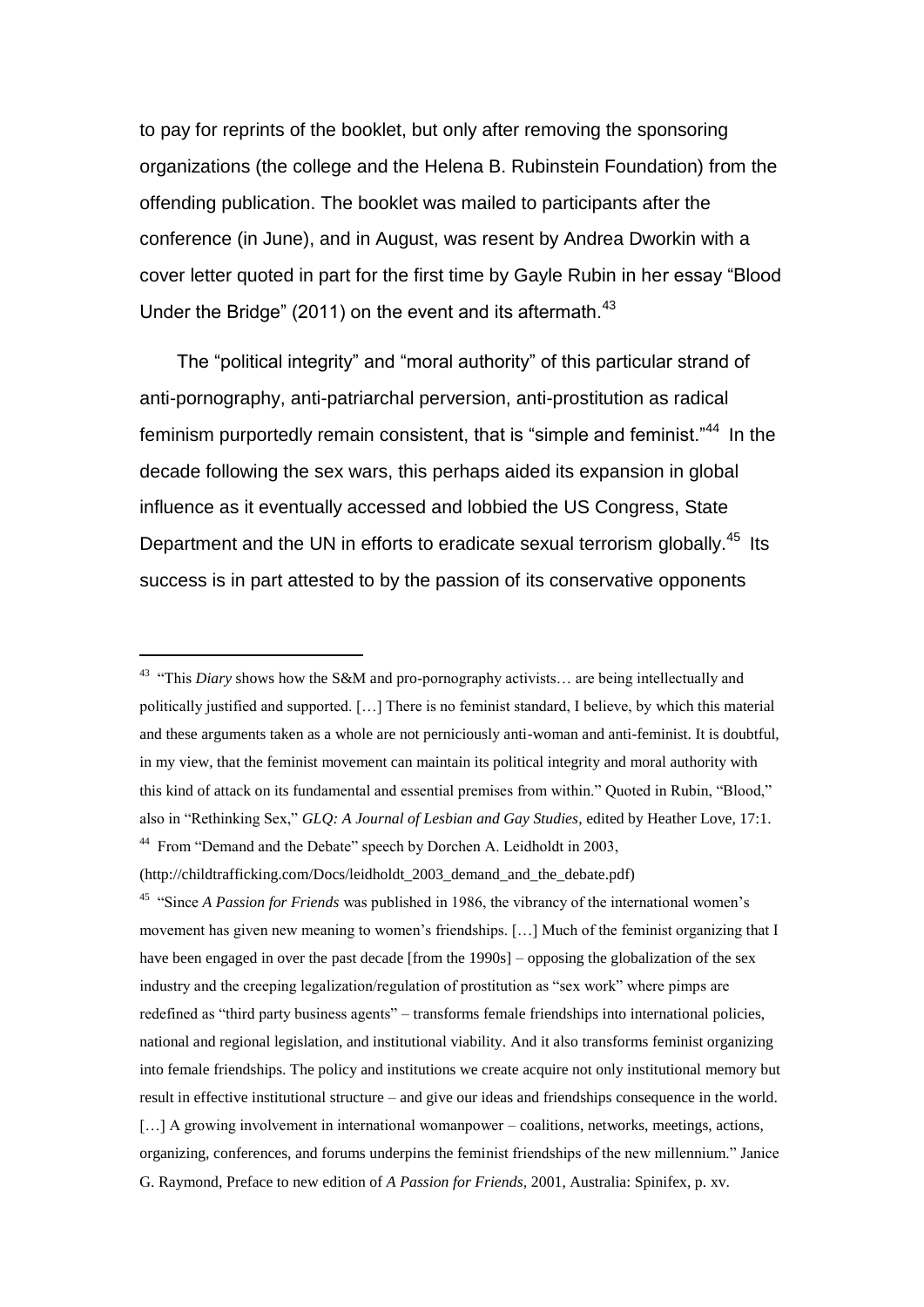lobbying at the UN for protection of family rights and against gay marriage and gay rights.<sup>46</sup>

Nonetheless, by the first decade of this century nations and states are now yearly ranked and policed in a US State Department TIP Report (Trafficking in Persons Report)<sup>47</sup> for whether or not they are towing the line, with international NGO's such as CATW in crucial mediating positions.<sup>48</sup> This is how one lineage of what Barlow has termed as US-UN allied feminism work on moral and juridical fronts through influencing decisions on whether or not to continue funding particular organizations, domestic as well as international.<sup>49</sup>

<sup>46</sup> See the United Families International blog, especially on family issues, where cultural, radical, and socialist feminist and sexual politics are conflated:

http://unitedfamiliesinternational.wordpress.com/family-issues-guides/2013/10/1

<sup>47</sup> See [http://www.state.gov/j/tip/rls/tiprpt/,](http://www.state.gov/j/tip/rls/tiprpt/) 2013/10/1

<sup>&</sup>lt;sup>48</sup> "The National Security Presidential Directive (NSPD) on Combating Trafficking in Persons, signed in December, 2002, states that "prostitution and related activities are inherently harmful and dehumanizing, identifying these activities as contributing to the phenomenon of trafficking, and opposing the regulation of prostitution as a legitimate form of work for any human being." *The policy directs all agencies to review matters including training, personnel and grantmaking to accommodate the provisions of this Directive. […] We applaud this policy but caution that any policy is only as good as its implementation. One problem is that U.S. NGOs supporting prostitution as work, and decriminalization of the sex industry, are still being funded.*For example, the Freedom Network, organized by the International Human Rights Law Group and CAST, has received a DOJ grant which began in April, 2003, to conduct nationwide trainings and mentoring activities over a 3-year period for law enforcement, government agencies and NGOs. There are, of course, some NGOs in this network who do not support prostitution as an employment choice but this is not the issue. The central problem is that this anti-trafficking network is organized and led by well-known, pro-"sex work" advocates. CAST, through the Little Tokyo Service Center, has received almost \$2 million in grants from the Office of Victims of Crime and the Office of Refugee Resettlement." Janice G. Raymond; italics added.

<sup>&</sup>lt;sup>49</sup> "Borrowing rhetorical devices from Cold War anticommunists, antiporners denied all dissent on sexual issues as "collaboration" (in this case, with "the patriarchy") and treason (against feminism, or against all women). … We are not just talking about sharp words here. We are talking about sponsorship of state suppression of our livelihoods, our publications, our art work, our political/sexual expression." Lisa Duggan, "Introduction to the 10<sup>th</sup> Anniversary Edition of *Sex Wars*," 2006, p. 5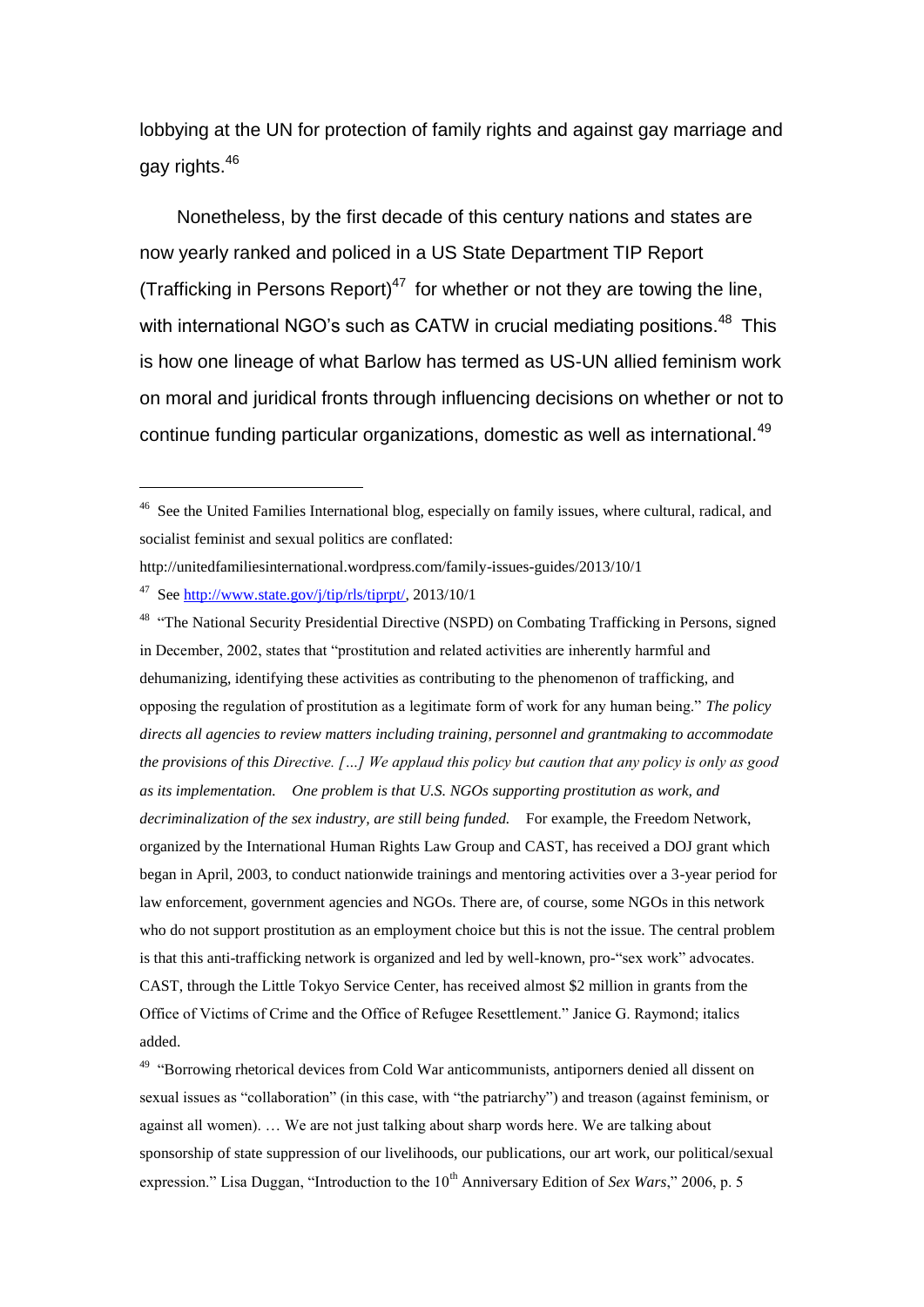The US will of course also derive part of its authority and difference in spearheading feminist rescue operations.<sup>50</sup> The hierarchy of nations and asymmetry of states vis-à-vis the UN and the US state and public (as addressee), is as clear in an essay by Madeleine Albright on the UN as it is in Janice Raymond's testimony for the US congress.

Thus, Janice Raymond in her testimony to the US Congress in 2003 states: "The Coalition Against Trafficking in Women recommends that no country legalizing prostitution should be in Tier 1. Rather, it should be noted that these countries have legalized brothels and pimping that contribute to "significant numbers" of women being trafficked into these countries for sexual exploitation." While in the same year, Madeleine Allbright reassures those in the US who worry that dealing with the UN might be too constraining: "The United Nations' authority flows from its members; *it is servant, not master*. […] Questions about U.S. sovereignty are misplaced and appear to come primarily from people aggrieved to find the United Nations so full of foreigners."<sup>51</sup>

<sup>50</sup> This is presaged by Tani Barlow, and affirmed by Janet Halley. "It is fair to conclude that the international feminism initiative is congruent with ongoing drives to restructure global capital. But no matter what international feminism turns out to be in the end, it is now a series of totalizing theories that cannot admit to an outside of feminism and will not admit the tangibility of any social forms in excess of their own drive to represent "the interests of the world's women." This latter claim rests on the pretension that international feminist work lies beyond all specific national and thus is beyond even U.S. parochial concerns. Students [in the US] find this claim incredibly liberating. On the basis of international feminist theory and U.S. capital, they, like [Hilary] Clinton, can participate in what they tend to view as cosmopolitan, generous, antiracist feminism." Barlow, 2000: 1103. And from Janet Halley: "In some important senses, then, feminism rules. Governance feminism. Not only that, it *wants* to rule. It has a will to power. And not only *that*, it has a will to power – and it has actual *power* – that extends from the White House and the corporate boardroom through to the minute power dynamics that Foucault included in his theory of the governance of the self." Janet Halley, 2006, p. 22

<sup>51</sup> Madeleine K. Albright, "United Nations," *Foreign Policy*, No. 138, Sept.-Oct. 2003, p. 22; italics added. An earlier comment compares the world system of nation-states to a family (of nations) business: "While at the United Nations, I used to joke that managing the global institution was like trying to run a business with 184 executive officers – each with a different language, a distinct set of